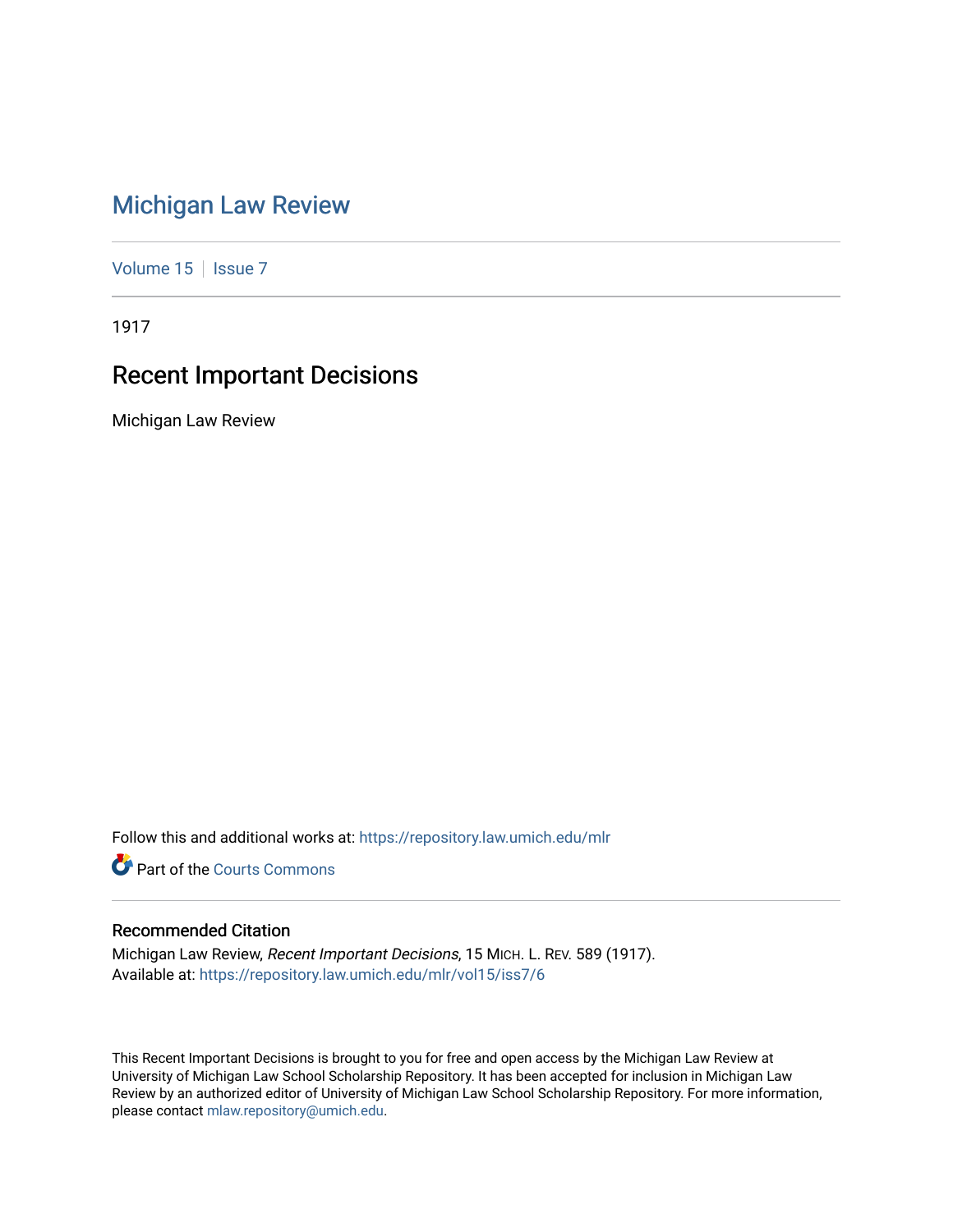## RECENT IMPORTANT DECISIONS

BANKRUPTCY-APPOINTMENT OF RECEIVER AS ACT OF BANKRUPTCY.- An insolvent corporation, against which a creditors' suit was brought in the state court, procured the appointment of a receiver therein by an answer and cross bill in the name of its president, who was a defendant, and who with one other stockholder owned the majority of the stock and controlled the corporation. *Held,* that the corporation applied for the appointment of a receiver within the meaning of  $\S$ 3a(4) of the BANKRUPTCY Acr, making such application, while insolvent, an act of bankruptcy; it being unnecessary that the application be by a bill or cross bill filed in the name of the corporation. *Graham Mfg. Co.* v. *Davy-Pocahontas Coal Co.,* 238 Fed. 488.

Though the debtor himself must make application, in case of corporations it is not always requisite that there be a formal declaration by the corporation, if the application for a receiver is substantially the act of the corporation; where those so applying control the corporation and especially where there is an attempt to evade the bankruptcy law, *Esploration Co.* v. *Pacific Co.,*  177 Fed. 825, 839, 101 C. C. A. 39; *James SupplJ• and Hdwe. Co.* v. *Dayton Coal* & *Iron Co.,* 223 Fed. 991, 139 C. C. A. 367; *In re Maplecroft Mills,* 218 Fed. 659, 673; *Doyle-Kidd Dry Goods Co.* v. *Sadler Lusk Trading Co.,* 200 Fed. 813, even though the laws of the state court do not authorize such application, *Exploration Co.* v. *Pacific Co.,* supra. It is immaterial that receivership was not ordered because of insolvency if the corporation was actually insolvent. *fames Hdw. Co.* v. *Dayton Coal* & *Iron Co.,* supra; *Hill*  v. *Electric Co.*, 214 Fed. 243, 130 C. C. A. 613.

BANKRUPTCY-STATUTORY LIABILITY OF SHAREHOLDER AS PROVABLE DEBT.-A discharge in bankruptcy was pleaded as a defense to a suit against the shareholders of an insolvent corporation under a New York statute making them "individually responsible, equally and ratably, for all contracts, debts and engagements of such corporation to the extent of the amount of their stock therein, at the par value thereof, in addition to the amount invested in such shares." Under §63 of the BANKRUPTCY ACT debts founded upon a contract, expressed or implied, are provable in bankruptcy. §14 provides for the discharge of provable debts. *Held,* that the iiability was contractual, provable, and the discharge was a good defense. *Van Tuyl* v. *Schwab, et al.,*  164 N. Y. Supp -

Under most statutes such liability is held to arise out of an implied contract and to accrue before the corporation becomes insolvent. *Platt* v. *Wilmot,*  193 U. S. 613, *24* Sup. Ct. 542, 48 L. ~d. Sag; *Whitman* v. *Oxford National Bank,* 176 U. S. 559; *Nimick* v. *Mingo Iron Wks. Co.,* 25 W. Va., 184; *Flash* v. *Conn,* 109 U. S. 371, *27* L. ed. g61. In many cases, however, the statutory liability is made a penalty for some misdeed, e. g., failure by the president or corporation to file a certificate showing amount of stock paid in. *Woods v. Wicks, 7 Lea. 40; Sayles v. Brown, 40 Fed. 8. However, Marshall* v. *Sherman*, 148 N. Y. 9, 42 N. E. 419, 34 L. R. A. 757, 51 Am. St. Rep. 654,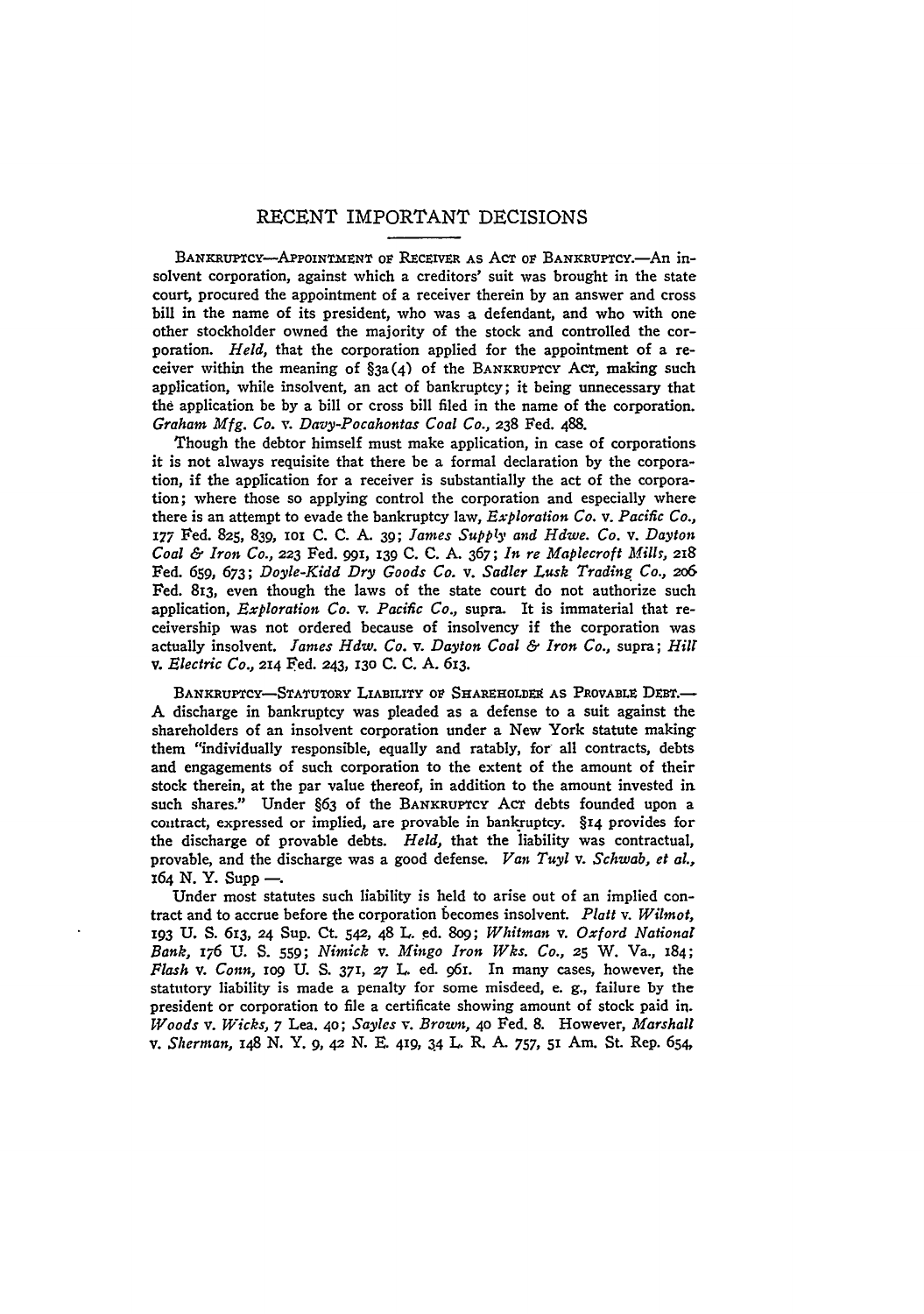is to be distihguished from the principal case. In that case the court expressly declared the cause of action to be contractual, but refused to sustain it in New York against stockholders of a Kansas corporation.

BANKRUPTCY-STAYING AN ACTION PENDING IN STATE COURT.-§11(a) of the BANKRUPTCY ACT provides that a suit founded upon a claim from which a. discharge in bankruptcy would be a release and pending against a person at the time of the filing of the petition *shall* be stayed until after an adjudication or dismissal of the petition, and that if such person is adjudged a bankrupt, such action *may* be further stayed until twelve months after the date of adjudication, etc. *Held*, that suit in the state court should have been stayed .till after adjudication. *Anders Bros.* v. *Latimer,* (Ala. I9I7), 73 So. 925.

*Held,* that whetlier the action is to be further stayed after an adjudication is to be determined by the trial judge in the exercise of his discretion. *Smith*  v. *Miller,* {Mass. I9I7), n5 N. £. 243.

*Held,* that the state court is not deprived of its jurisdiction by the stay, and may proceed after adjudication. *Brazil* v. *Azevedo,* (Cal. App. I9I6), I62 Pac. 1049.

Because of the use of the word "shall" in the first part of  $\S$ II(a) and of "may" in the second part, these three recent cases agree that till after adjudication a stay shall be granted as of right, but that thereafter the state court can exercise its discretion. Other cases to the same effect are *Rosenthal* v. *N ove,* I75 Mass. 559, 503, 56 N. E. 884, 886; In *re Gunacevi Tunnel Co.,* 20I Fed. 316, 119 C. C. A. 554. Only suits founded on claims provable and dischargeable are stayed under §11(a). *In re Macauley*, **IOI Fed. 223**; *Imbriani* v. *Anderson, 76* N. H. 49I, 84 At!. 974. Those to which a discharge is not a release are not stayed, such as suits to require corporations to issue stock, suits based on fraud, or to recover fines imposed by state courts, etc. *In re Clipper Mfg. Co.,* I79 Fed. 843; In *re Wallack,* I20 Fed. 5I6; In *re Cole,*  106 Fed. 837; or suits in state courts to assert rights in rem, *Tennessee Marble· Co.* v. *Grant,* I35 Fed. 322, I4 A. ·B. R. 288; *United Wireless Co.,*  I92 Fed. 238. Even though the suit is commenced after the filing of the petition, it must be stayed as of right till after adjudication. In *re Basch, 97* F:ed. 76I.

BANKRUPTCY-TRUSTEE'S RIGHTS UNDER UNRECORDED CONDITIONAL SALE.-Under §62 of the PERSONAL PROPERTY LAW of New York (Consol. LAWS, c.  $4I$ ), providing that all conditions in a conditional sale contract, accompanied by delivery of the godds reserving title in the vendor, shall be void as against subsequent purchasers, pledgees or mortgagees in good faith, unless recorded, an unrecorded conditional sale contract is valid against the creditors of the buyer.  $\S 47a(2)$  of the BANKRUPTCY ACT gives to the trustee in bankruptcy the rights, remedies and powers of lien creditors. *Held,* that the trustee in bankruptcy acquired no rights to the goods. *Mergenthaler Linotype Co.* v. *Hull,* 239 Fed. 26.

§47a(2) as amended in I9IO confers upon the trustee the rights which the bankrupt or any creditor possessed at the time of filing the petition. *Potter Mfg. Co.* v. *Arthur,* 220 Fed. 843, 136 C. C. A. 589, Ann. Cas. I9I6A I268;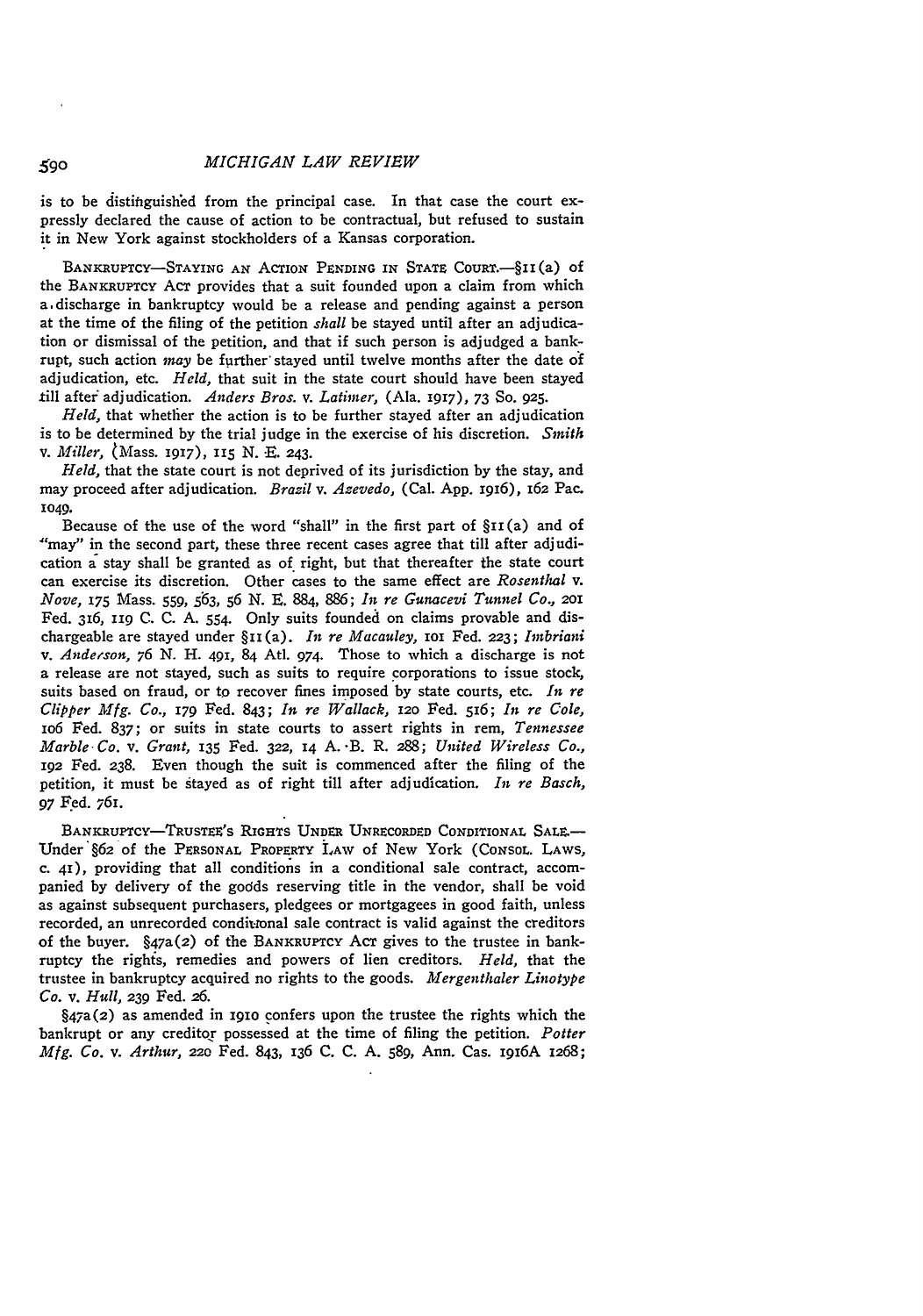*In re Floyd-Scott Co.,* 224 Fed. 987. But as the reserved title of the conditional vendor was valid as to creditors of the vendee, the trustee had no right to retain the property. Other cases arising under the same New York statute and decided in the same manner are *In re* I. S. *Remsen Mfg. Co.,*  227 Fed. 207; fo *re White's Express· Co.,* 215 Fed. 8g4 Where the conditions in an unrecorded conditional sale are void *as to creditors,* the trustee is entitled to the goods. *In re Roellich,* 223 Fed. 687; *Augusta Grocery Co.*  v. *So11. Moline Plow Co.,* 213 Fed. 786, 130 C. C. A. 444; *In re Franklin Lumber Co.,* 187 Fed. 281. Where the conditions are void only as to creditors fastening liens or taking out execution on the property, the right to fasten them or levy execution passes to the trustee. *Potter Mfg. Co.* \'. *Arthur,*  220 Fed. 843; *In re Gehris-Herbilie Co.,* 188 Fed: 502. The trustee, even where he acquires no rights to the goods, may, with the approval of the court, pay the amount due and retain the property. *In re Wegmaa Piano Co.,* 221 Fed. 128.

BANKS AND BANKING-SECURITIES SUBJECT To BANKER'S LIEN.-A retail monument dealer deposited his customers' contracts with his manufacturer as security for the orders. The manufacturer deposited them with the defendant bank for collection. In a suit by the trustee in bankruptcy of the manufacturer to recover the proceeds of the contracts after collection, *held,*  the contracts are paper securities within the rule that a banker has a lien for a general balance due him on all securities deposited with him for collection. *Goodwin* v. *Barre Sav.* & *Trust Co.,* (Vt. 1917), 100 At!. 34

It has long been settled that a banker who has advanced money to another has a general lien on funds of the latter in his hands for the amount of his general balance unless such were delivered to him under a particular agreement limiting their application. *Bank of Metropolis* v. *New England Bank,*  1 How. 234; *Sweeny* v. *Easter,* I Wall. 166; *Barnett* v. *Brandao, 6* M. & G. 630. The theory is that the possession of the securities or the expectation of possession leads to the extension of credit by the bank. *Reynes* v. *Dumont,*  130 U. S. 354; *Gibbons* v. *Hecox,* 105 Mich. 509·. Just what property in the possession of the banker is subject to this general lien does not appear to have been so definitely decided. It is clear that it attaches to deposits and ordinary commereial paper, *Joyce* v. *A1tten,* 179 U. S. 591, 45 L. ed. 332;- *Wpod* v. *Bank,* 129 Mass. 358; and this extends to commercial paper left with the bank for collection, *Joyce* v. *Auten,* supra, *Garrison* v. *Trust Co.,* 139 Mich. 392, 102 N. W. 978; but a bank has no such lien on securities accidentally in its possession, *Bank* v. *Gatton,* 172 Ill. 625, nor on packages left for safe keeping, *Leese* v. *Martin,* L. R 17 Eq. 224; *Ex Parte Eyre,* l Ph. 227. In *Ba1ik of Metropolis* v. *New England Bank,* supra, the rule was stated to be that the lien attached to all "paper securities" and this has been approved by other cases although the courts in each case were dealing with commercial paper. *Lehman Bros.* v. *Mfg. Co.,* 64 Ala. 567; *Bank* v. *Hanson,* 34 Neb. 455, 51 N. W. 1035· In *Tufts* v. *Bank* & *Trust Co.,* 59 N. J. L. 38o, 35 At!. *792,* it was held that the lien attached to the proceeds of a paper in the form of a promissory note, but invalid as such. The court in the instant case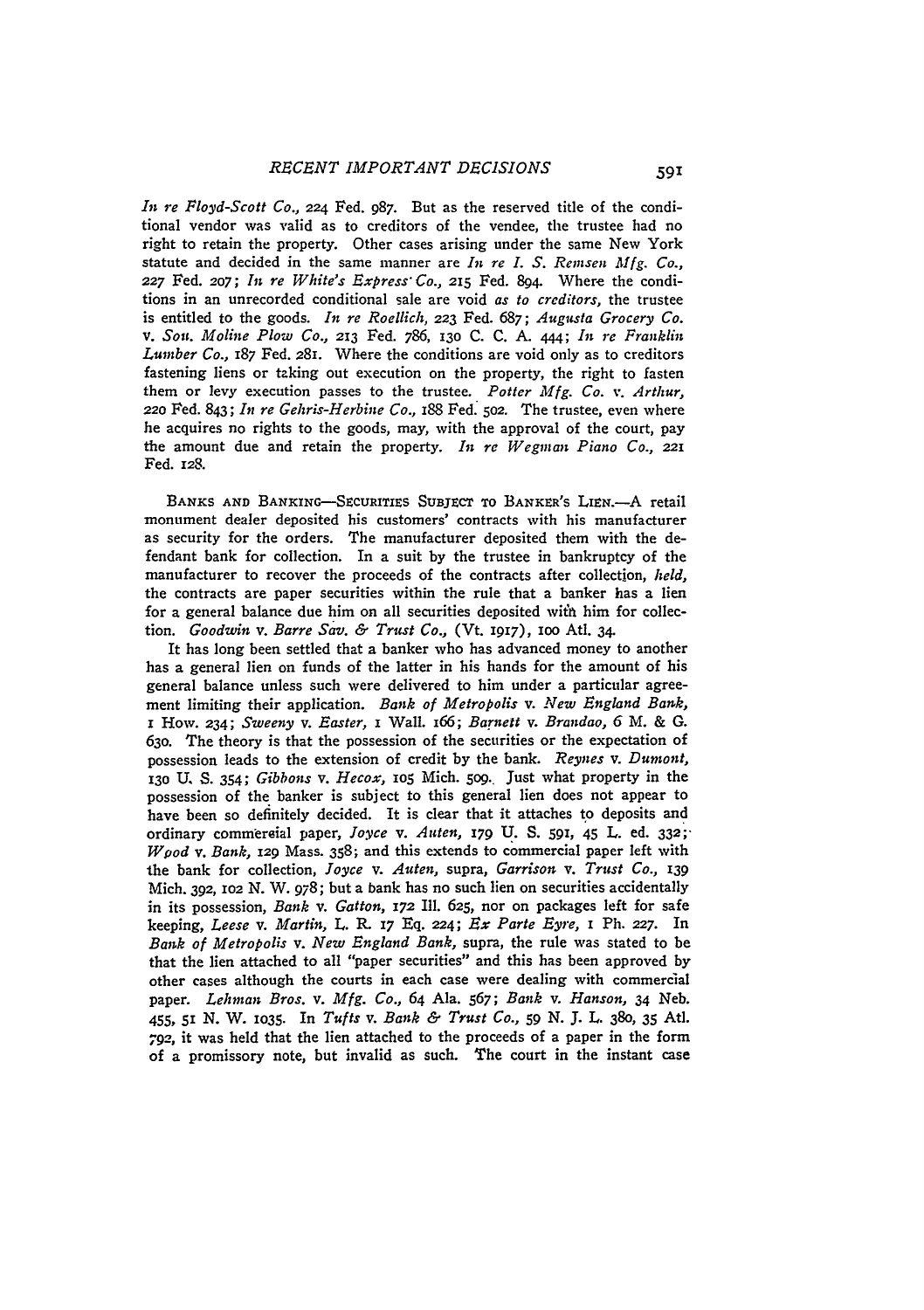reasons that since the theory of the law is that the bank extends credit on the expectation that such paper will come into its possession from time to •time and be available as a security for balances due, and since contracts such as are involved in that case are often used as security, modern business methods demand that any business paper that may be the basis of this credit shall be included under the term "paper securities" in the rule above stated; and be subject to the lien. This reasoning would seem to be logicaily as well as economically correct.

BILLS AND NOTES-WAIVER OF NOTICE OF DISHONOR.-On the back of a promissory note there was a printed waiver of protest and notice of dishonor. Several persons at the same time, and before delivery of the note to the payee, indorsed their names in blank in regular order beneath the waiver. *Held,* §110 of the Uniform Statute does not change the common law rule, and the waiver extends to all the indorsers alike. *Central Nat. Bank of Portsmouth v. Sciotoville Milling Co., (W. Va. 1917), 91 S. E. 808.* 

At common law notice of dishonor might be waived by a provision in the instrument itself or in the indorsement. If made in the instrument itse1£ it operated as a waiver as to all signers whether indorsers, makers, or payees. *Dunnigan* v. *Stevens,* 122 Ill. 3g6, 13 N. E. 651; *Hoover* v. *McCormick,* 84 Wis. 215, 54 N. W. 505; 8 C. J. 701, §984, and cases cited. If the waiver were written over the indcrsement and the instrument subsequently negotiated and indorsed the decisions are in conflict as to the effect of the waiver on the subsequent indorsers. Those who indorse under the waiver must be assumed to have adopted the same, and are bound thereby. *Bank v. Gold Mining Co.,*  129 Cal. 263, 61 Pac. 1077; Parshley v. Heath, 69 Me. 90, 31 Am. Rep. 246; *Lo'l!eday* v. *Anderson,* 18 Wash. 322, 51 Pac. 463; *Bank* v. *Ewing,* 78 Ky. 266, <sup>39</sup>Am. Rep. 231. Where the waiver is written over an indorsement it is an individual waiver only, and not binding on those who do not expressly make themselves parties to it. *Central Bank* v. *Davis,* 19 Pick. 373; *Woodman* v. *Thurston, 8 Cush. 157; Duffy v. O'Connor, 7 Baxt. 498. DANIEL, NEGOT.* . INS'tR., §1092a. If the waiver is written or printed on the back of the instrument before execution or indorsement and delivery to the payee it must be considered as a part of the instrument as much as if it had been written on the face as to all who indorse it before delivery, and all such are bound thereby. *Baiik* v. *Gold Mining Co.,* supra; *Bank* v. *Wilson,* s App. (D. C.) .8; *Johnson* v. *Parker,* 86 Mo. App. 86o; *Bank* v. *Ewing,* supra. §no of the Uniform Statute provides "where the waiver is embodied in the instrument itself, it is binding on all parties; but where it is written above the signature of an indorser it binds him only." In the instant case it was contended that this section abrogated the common law rule, and that even though all the indorsers wrote their names in blank below the waiver at the same time and before delivery to the payee, yet the waiver applied only to the first indorser. It would seem clear that in such a case the waiver should be considered as a part of the original contract of all the indorsers-they are all of a kind, all having indorsed under exactly the same conditions-who should be treated as one indorser within the second clause of  $§110$ .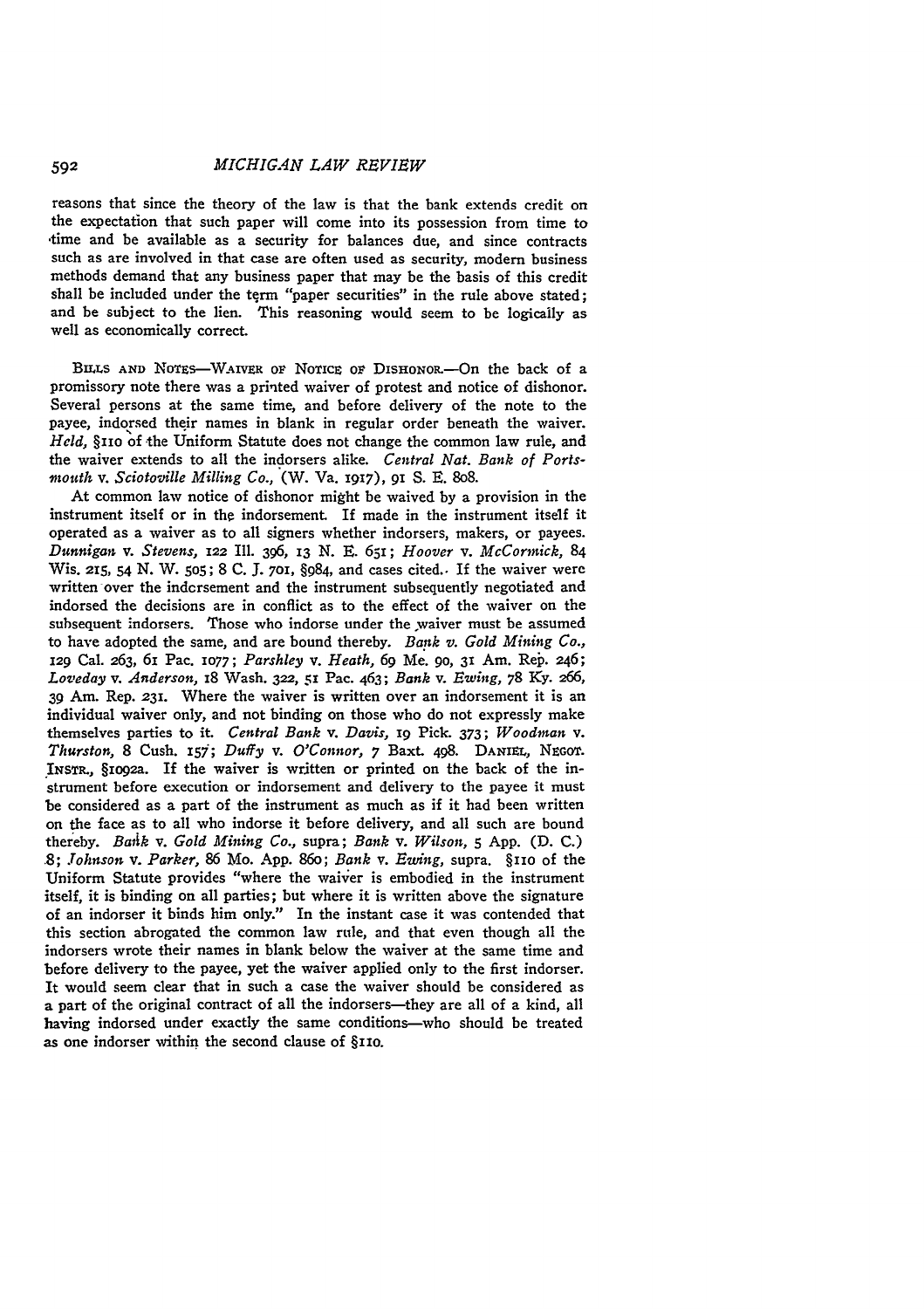CANCELLATION-OF DEED FOR MISTAKE ON PART OF GRANTOR.-The defendant company bought the land in question at a tax sale. It then discovered that the plaintiff railroad had a claira upon the land, and instituted proceedings to quiet title. The plaintiff company, relying on the advice of the state land commissioner to the effect that it had ·no title to the land in question, executed a quit claim deed to the defendant company. Then the plaintiff company discovered that it had title to the tract, and brought suit to cancel its deed on the ground of mistake. It was admitted that there was no fraud on the part of the defendant in procuring the quit claim deed, and the court found that the officers of the plaintiff company were not negligent in failing to discover, before the execution of the deed, that the plaintiff had an interest in the land. *Held,* that the deed should be cancelled. *Chicago, St. P., M.* & *O. Ry. Co.* V. *Washburn Land Co.,* (Wis. 1917), 161 N. W. 358.

There is no part of our law in a more chaotic condition than that dealing with mistake as a ground for relief or defense in equity. It is not strange that this is so, for practically every case raises a different and complex question upon the facts, and hence it is impossible to apply any hard and fast set of principles to all cases. It is well settled that not every mistake which would be sufficient ground for refusal to decree specific performance would authorize a court to rescind and annul a contract. *Moffett, Hodg.kins Co.* v. *Rochester,* i78 U. S. 373, 20 Sup. Ct. *957,* 44 L. ed. no8. It is likewise settled law that a unilateral mistake is not ground for reforming a contract. *Hearne* v. *Marine Ins. Co.,* :zp Wall. 488, 490; *Fritz* v. *Fritz,* 94 Minn. 264, 102 N. W. *705.* However, in case the relief asked is not reformation but rescission, most of the courts hold that, even if the mistake of fact is on the part of one party only, such relief may be granted. *Wirsching* v. *Grand Lodge, 67* N. J. Eq. 7n, 63 Atl. n19; *Moffett, Hodgkins* & *Co.* v. *Rochester,*  supra; contra, *Thompson* v. *Dupont Co.,* IOO Minn. 367, III N. W: 302; *Chute*  v. *Quincy,* 156 Mass. 189, 30 N. E. 550. In both of the latter cases the hardship upon the plaintiff was not as great as in the principal case, in which there was practically an instance of a person deeding away his property without consideration. It is true that a voluntary deed will not be cancelled because of mere hardship to the grantor, *Fretz* v. *Roth, 70* N. J. Eq. 764, 64 At!. 152; but in case the hardship is coupled with a bona fide mistake of one of the parties, a court of equity may rightly, as in the principal case, decree cancellation of the deed.

CONSTITUTIONAL LAW-POWER OF CONGRESS TO PUNISH FOR CONTEMPT.-The petitioner, a District Attorney of New York, whose conduct was being investigated by a sub-committee of the House of Representatives of the United States, wrote a letter to the chairman of the sub-committee, which letter was also given to the press, making charges against the sub-committee ''in language which was certainly unparliamentary and manifestly ill-tempered and which was well calculated to arouse the indignation not only of the members of the sub-committee but of those of the House generally." Upon the report of a select committee appointed to consider the subject, the petitioner \va§ found guilty of contempt, a formal warrant for arrest was issued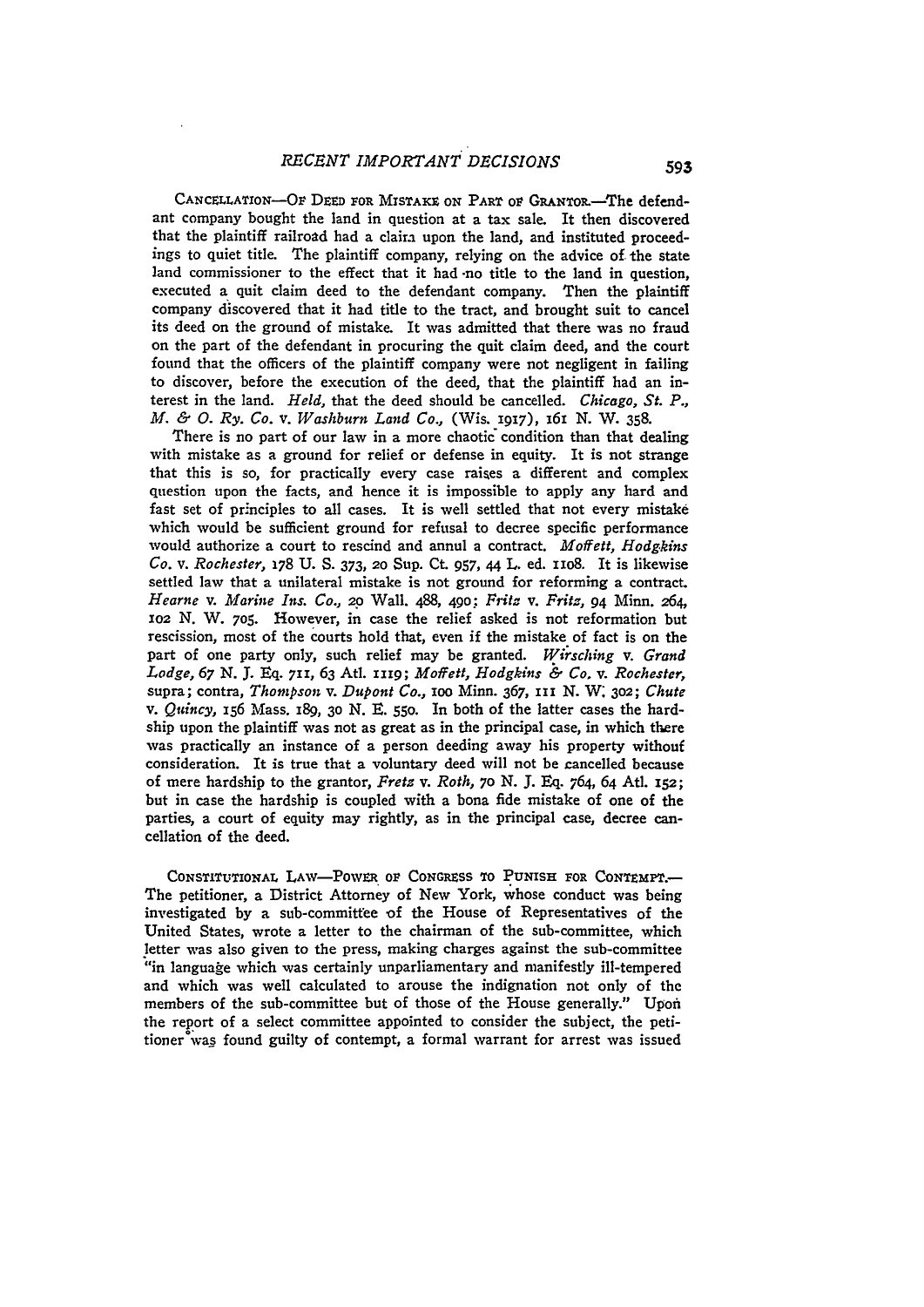and its execution by the Sergeant-at-Arms was followed by ·an application for habeas corpus. *Held,* that the House of Representatives had no power to punish the petitioner for contempt. *Marshall v. Gordon*, (Apr., 1917), 37 Sup.  $Ct. -$ .

Though early decisions seem doubtful on the subject (see Ex parte *Nugent*, 18 Fed. Cas. No. 10,375), it has long since been decided that neither branch of Congress has any general power to punish non-members for contempt. Such limited power as exists arises only by implication and rests upon the right of self-preservation--that is, the right to prevent acts which in and of themselves obstruct or prevent the discharge of legislative duty or the refusal to do that which there is an inherent legislative power to compel in order that legislative functions may be performed; and it is "the least possible power adequate to the end proposed." *Anderson* v. Dunn, 6 Wheat, 204; *Kilbourn* v. *Thompson,* 103 U. S. 168. The principal case decides that such implied power does not embrace *punishment* for contempt, as punishment, and hence that the House of Representatives had no power to imprison the petitioner for a contempt which "was deemed to result from the writing of the letter not because of any obstruction to the performance of legislative duty  $* * *$  but because of the effect and operation which the irritating and ill-tempered statements made in the letter would produce upon the public mind or because of the sense of indignation which it may be assumed was produced by the letter upon members of the committee and of ·the House generally." The court is careful to point out that the *legislative*  power to make criminal every form of act which can constitute a contempt to be punislied according to the orderly process of law is not subject to the strict limitation applicable to tne accessory implied power to deal with particular acts as contempts outside of the ordinary process of law, citing *In re Chapman,* 166 U. *s:* 661.

COPYRIGHTS-PERFORMANCE FOR PROFIT OF A MUSICAL COMPOSITION.-The plaintiff was the owner of a copyrighted musical composition which was sung in defendant's restaurant without permission. The music was furnished merely as entertainment to the diners, and no admission fee was charged. The plaintiff sued defendant for infringement. The Circuit Court of Appeals had held that this was not a public performance for profit within the meaning of the COPYRIGHT ACT of March 4, 1909, (COMP. STAT. 1913, §g517). *Held,*  that the decision of the Circuit Court of Appeals should be reversed. *Herbert*  v. *Shanley,* (1917), 37 Sup. Ct. 232. ·

For the first time the supreme court of the United States has passed upon the meaning of the words "publicly for profit" in the COPYRIGHT ACT. The court of appeals in *Herbert* v. *Shanfey Co.,* 229 Fed. 340, 143 C. C. A. 460, construed the act as pertaining only to performances where an admission fee or some direct pecuniary charge is made. Justice HOLMES, who delivered the opinion of the Supreme Court, has the support of the English case of *Sarpy v. Holland & Savage,* [1909], 99 L. T. 317, in his proposition that the ;pusic is part of what was paid for by the public. The learned justice says in the principal case: "It is true that the music is not the sole object but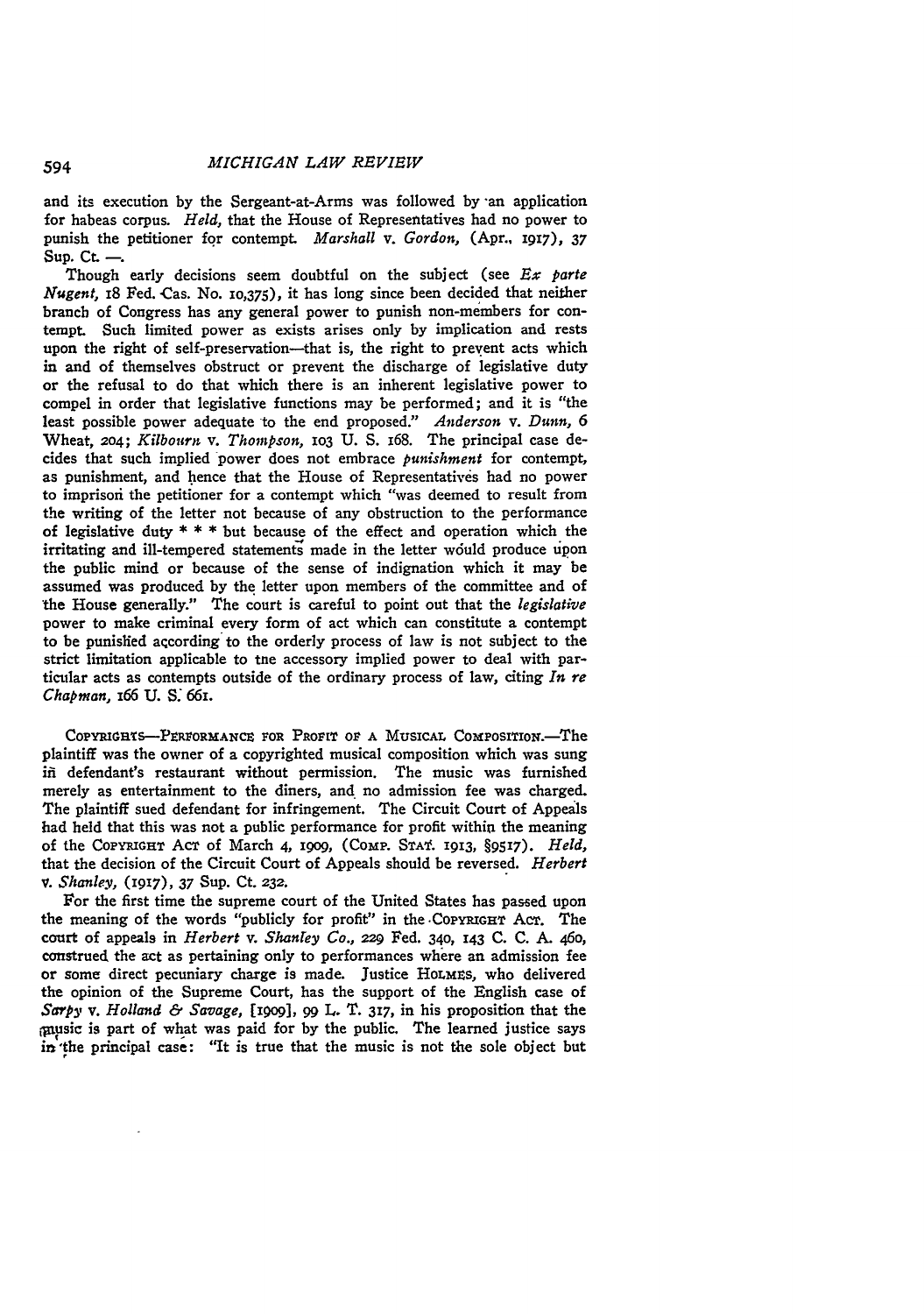neither is the food, which probably could be got cheaper elsewhere. The object is a repast in surroundings that to people having limited powers of conversation or disliking the rival noise, give a luxurious pleasure not to be had from eating a silent meal." In addition to the principal point involved, it is possible to conclude the courts' opinion as to two other matters. In the first place, it is not the wages of the musician that makes the performance one for profit, but rather the purpose for which his employer engages him. 'fhus if a band is hired by a· public-spirited citizen to play in a park, the latter would not be guilty of an infringement of copyrighted music played. The court also intimates that it would distinguish between a performance for profit and an eleemosynary one. For instance, a performance by a church choir would probably be considered an eleemosynary one one rather than one for profit even if the music increased the attendance and in that manner swelled contributions. The principal case is a valuable one in the interpretation of this clause of the COPYRIGHT AcT, both as to the point actually decided and as to the other conclusions which may fairly be drawn from the opinion.

CORPORATIONS-EFFECT OF DECISION OF DIRECTORS AND SHAREHOLDERS IN DETERMINING WHETHER THEIR ACT IS WITHIN THE EXPRESS OR IMPLIED Powers of THE CORPORATION.-The board of directors of defendant bank had entered into a contract with defendant X, who had for many years been president of the institution, by which they paid him \$50,000, in retum for which he relinquished claims under the pension system of the bank and agreed, on his resignation, not to engage in the banking business with any other bank in the city for a certain period of time. Plaintiff, owning less than 1% of the shares of the bank, brings the present equitable action to have this contract set·aside. *Held,* that while the action of the directors and shareholders (who had both affirmed the pension plan) had no legal weight in determining the construction of the express powers of a corporation, their judgment, while not conclusive, is entitled to consideration in determining whether  $\sigma$  given action is within the implied powers of the corporation, and that shareholders of a national bank have incidental power to create a pension fund for the benefit of officers and employees. *Heinz* v. *National Bank of Commerce,* 237 Fed. *942,* (C. C. A. I9I6).

The authorities cited for this doctrine are MORSE, BANKS AND BANKING. §54; I MACHEN, MODERN LAW OF CORPORATIONS, §§67, 87-90; THOMPSON, COR-PORATIONS, (2nd ed.), §§2100-2129. The sections cited in MORSE and THOMP-SON, neither in the text nor in the cases cited, give any *direct* support to the doctrine advanced in the instant case. Nor, we submit, does the text in MACHEN. The last named author' does, however, give an effective discussion of the power of a corporation to dispense gratuities to its servants, and in the English cases cited by the author we find ample authority for the doctrine of the instant case. Thus in *Atty.-Gen.* v. *Great Eastern Ry.,* II Ch. D. 4&>, JAMES, L. J., says: "The majority of managing partners may be trusted, and ought to be trusted, in determining for themselves what they may do and to what extent they may go in matters directly connected with, or arising out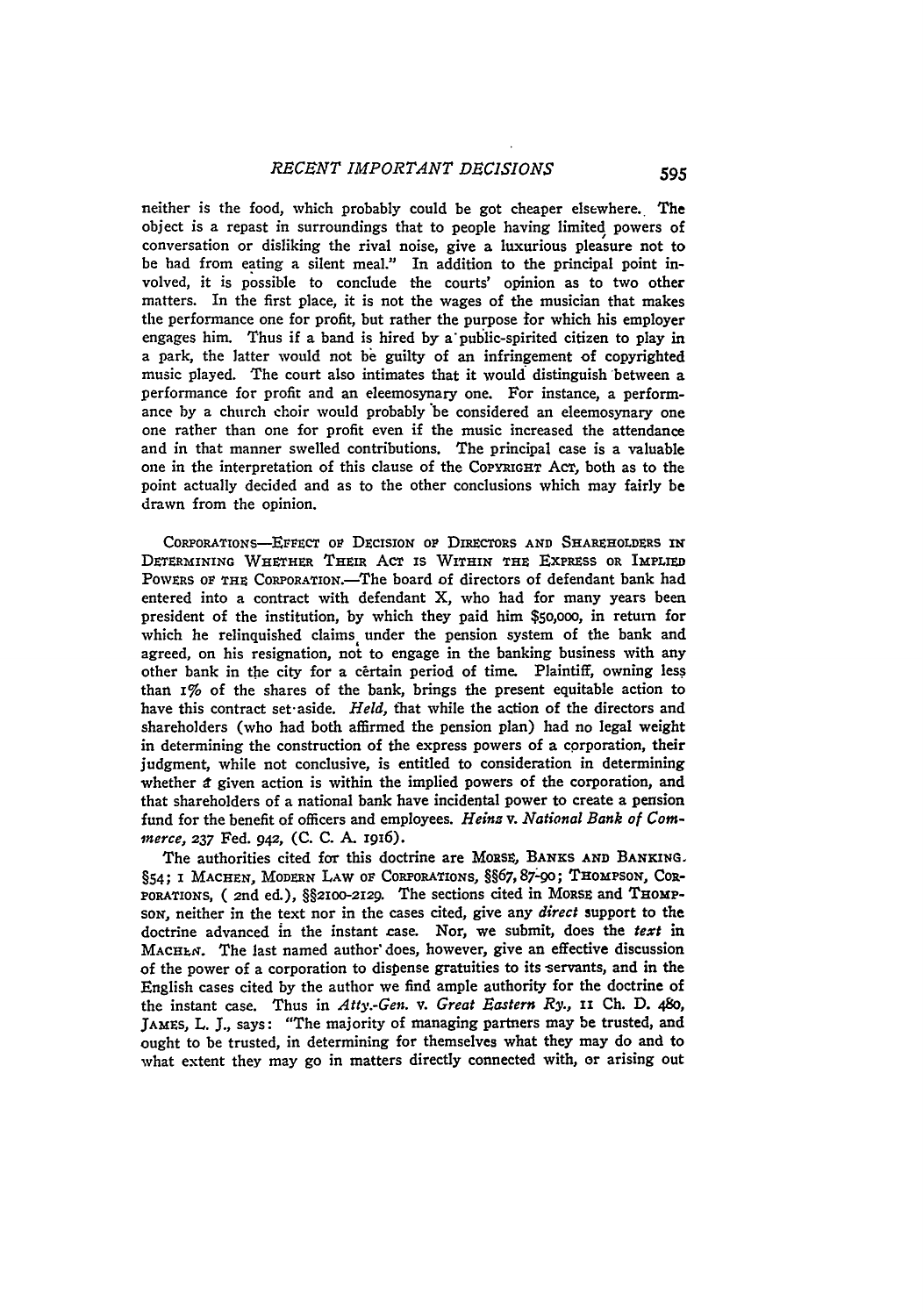of, their business relations with others." In *Hampson* v. *Price's Patent Candle Co.,* 45 L. J. Ch. 437, where it was decided that a bonus profit-sharing scheme approved by directors' and shareholders' meeting of manufacturing corporation was intra vires, JESSEL, M. R., says: "He [the judge] ought to consider that the manager and directors of the corporation whose business it is, and who ought to know how to conduct the business to the most advantage, ought to be allowed to judge whether what is about to be done is advantageous and reasonable or not." So in *Henderson* v. *Bank of Australasia,* 40 Ch. D. 170, which is almost on all fours with the instant case, in that gratuity to family of bank manager who had been killed in accident was sustained by the court as sound business policy and within the province of the board. of directors, the preceding cases were cited and approved by NorrH, J., who also distinguished *Hutton* v. *West Cork Ry. Co.,* 23 Ch. D. *6s4,* because the gratuities in that case were on the *dissolution* of the company. In re Irish Provident Assurance Co., [1913], I Ir. R. 352, is a modern case along the same line. There seem to be no other American cases which *expressly* recognize the doctrine of the instant case, though it seems in accord with the general trend of decisions in this country and may. be said to be tacitly recognized in the consideration *actually\_* given to the superior knowledge naturally possessed by directors concerning the conduct of the business of the corporation.

CORPORATIONS-REFUSAL TO ACCEPT ARTICLES OF INCORPORATION BECAUSE OF UNCERTAINTY IN EVALUATION OF PATENTS AS CONSIDERATION FOR STOCK.-\$64,050 worth of the shares of the M. Calculator Co. were issued for patents controlling the special machine the corporation was incorporated to manufacture and sell. Under § 6, Art. 12, of the Constitution of Texas no shares of a corporation shall be issued except for "money paid, labor done, or property actually received," and under Arts. 1126-1128 of Vernon's Sayles' Civil Statutes it is provided that *so%* of the stock of the corporation shall be paid in, that the property given for the stock shall be described and evaluated and the description and evaluation sworn to by the incorporators. and that if the affidavits accompanying the articles fail to satisfy the Secretary of State he may refuse to "receive, file and record" such articles until satisfactory evidence be forthcoming. In the instant case the Secretary of State had refused to receive the articles on the ground that the evidence of the value of the patent rights was unsatisfactory as part of the requisite 50% paid up stock; plaintiffs, applicants for the corporate charter, bring mandamus to compel the acceptance of the articles. *Held,* that it was within the discretion of the Secretary of State to refuse to receive the articles. B~ach *et al.* v. *McKay,* (Tex. 1917), 191 S. W. *SS7·* 

It was contended by the Secretary of State in this case that patent· rights. are never property which can be "actually received" within the terms of the Constitution. The court did not consider it necessary to pass on that point, finding sufficient legal ground to hold against the relators in the uncertain. character of the value of any patent right and lack of power in the court to compel a discretional act by a state officer. The case is interesting, however, . in that many states, including Michigan, have similar requirements to those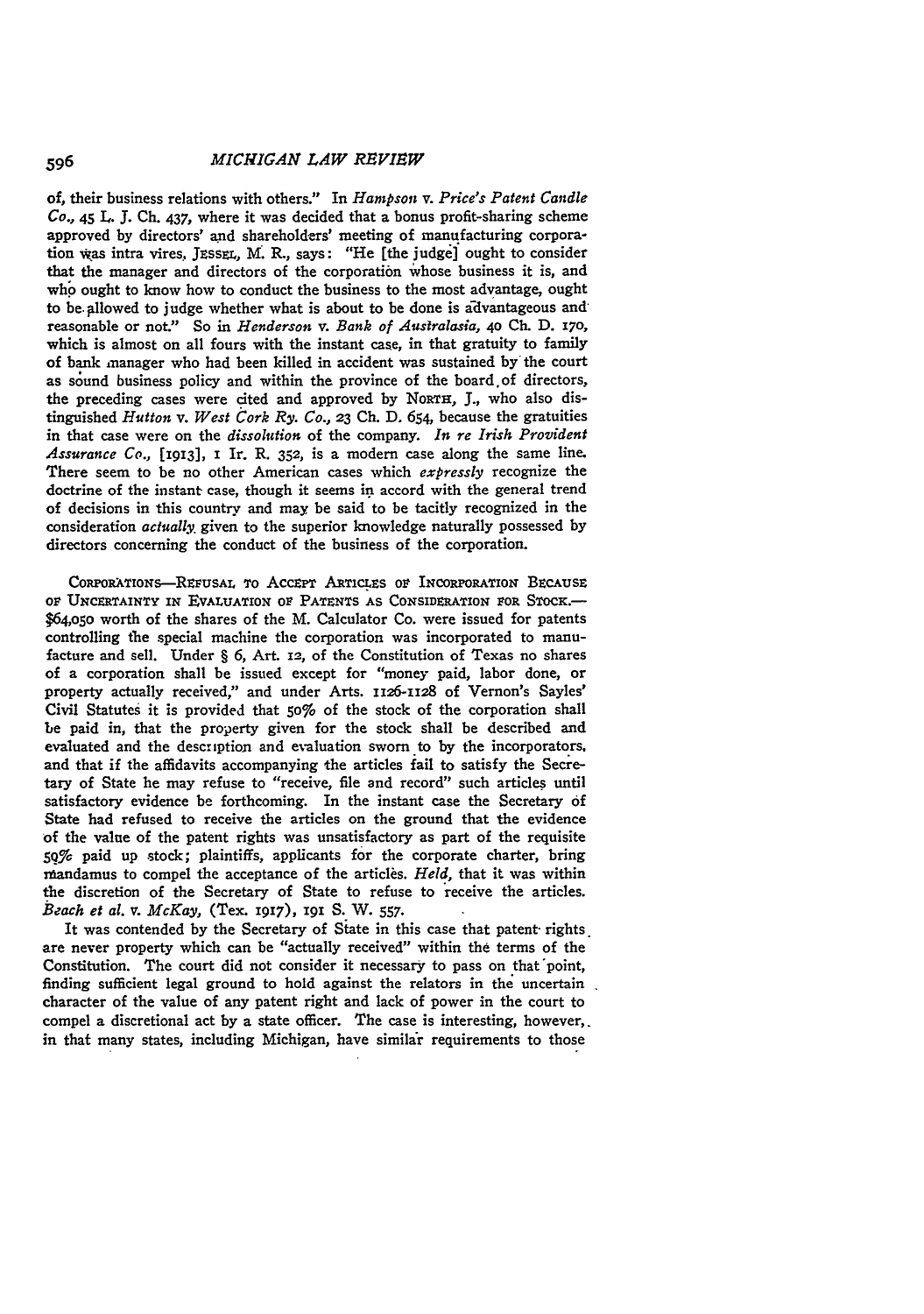of the Texas statute as to making affidavits of the value of property paid in for stock, and similar discretion reposed in the Secretary of State. Under such provisions it has been a matter of doubt for some time to thoughtful lawyers who have been confronted with the problem of incorporating firms whose stock was to be largely issued for patents, as to the precise effect of the statutory provisions concerning valuation under oath of the property turned in for stock. The instant case does not tend to encourage those who would incorporate with patent rights of more or less nebulous value as the principal asset of the corporation. The effect would be to give greater protection to creditors, but considering how many important companies, a source of profit to their shareholders and of benefit to the community, have been launched almost entirely on the value of the patents assigned to them, it is doubtful whether there may not be a distinct loss from. a larger view. A Michigan case along this line is discussed in 15 MICH. L. REV. 443.

CORPORATIONS-WHEN IS A CORPORATION A "MANUFACTURING CORPORA- $TIOX"$ ?--Art. 10, §3 of the Minnesota Constitution provides for the statutory double liability of shareholders of a corporation "excepting those organized for the purpose of carrying on any kind of manufacturing or mechanical business." A corporation was organized for the general purposes of manufacturing and furnishing electric current for light, heat and power, and, aside from the usual accessory power to acquire land and water rights, was to furnish or supply electrical appliances, and also to conduct the business of "electrical contractors and electrical and mechanical engineers.'' In a suit to recover from the shareholders of this company under the statute, *held,*  that the corporation was not a manufacturing company so as to come within the exemption. *Goddard* v. *lost,* (Minn. I9I7), I6I N. W. 223.

The court states that a corporation for the manufacture and distribution of electrical rower is a manufacturing corporation, citing two Minnesota cases. One of these, *Vencedor Inv. Co.* v. *Highland Canal* & *Power Co.,*  125 Minn. 20, gives an excellent review of this point, and in connection with the note to *Williams* v. *Warren,* 72 N. H. 305, in 64 L. R A. 38, clearly shows that the weight of authority is with the statement of the law made above. The power to manufacture and furnish electrical appliances is a common accessory power of electric light companies. The other two powers are clearly accessory to the main power already stated. That of holding lands for the charter purposes of the corporation has often been defined as an inseparable incident to every corporation. See I BLACKSTONE,  $Comm. 475$ ; *Thomas v. Dakin, 22 Wend.* 1; *Snell v. Chicago,* 133 Ill. 413. The conferring of that power could hardly remove the company from the class of manufacturing corporations. There remains only the power of doing business as contractors and engineers. This is clearly not manufacturing in its nature, and while it is as clearly a power entirely incidental to the main purposes of the corporation, it seems sufficient ground, possibly in conjunction with the power to manufacture and furnish electrical appliances, for the court to refuse to include A. Co. within the exemption.<sup>•</sup> Reference to the five cases cited by the court as "interesting" in this connection shows how strong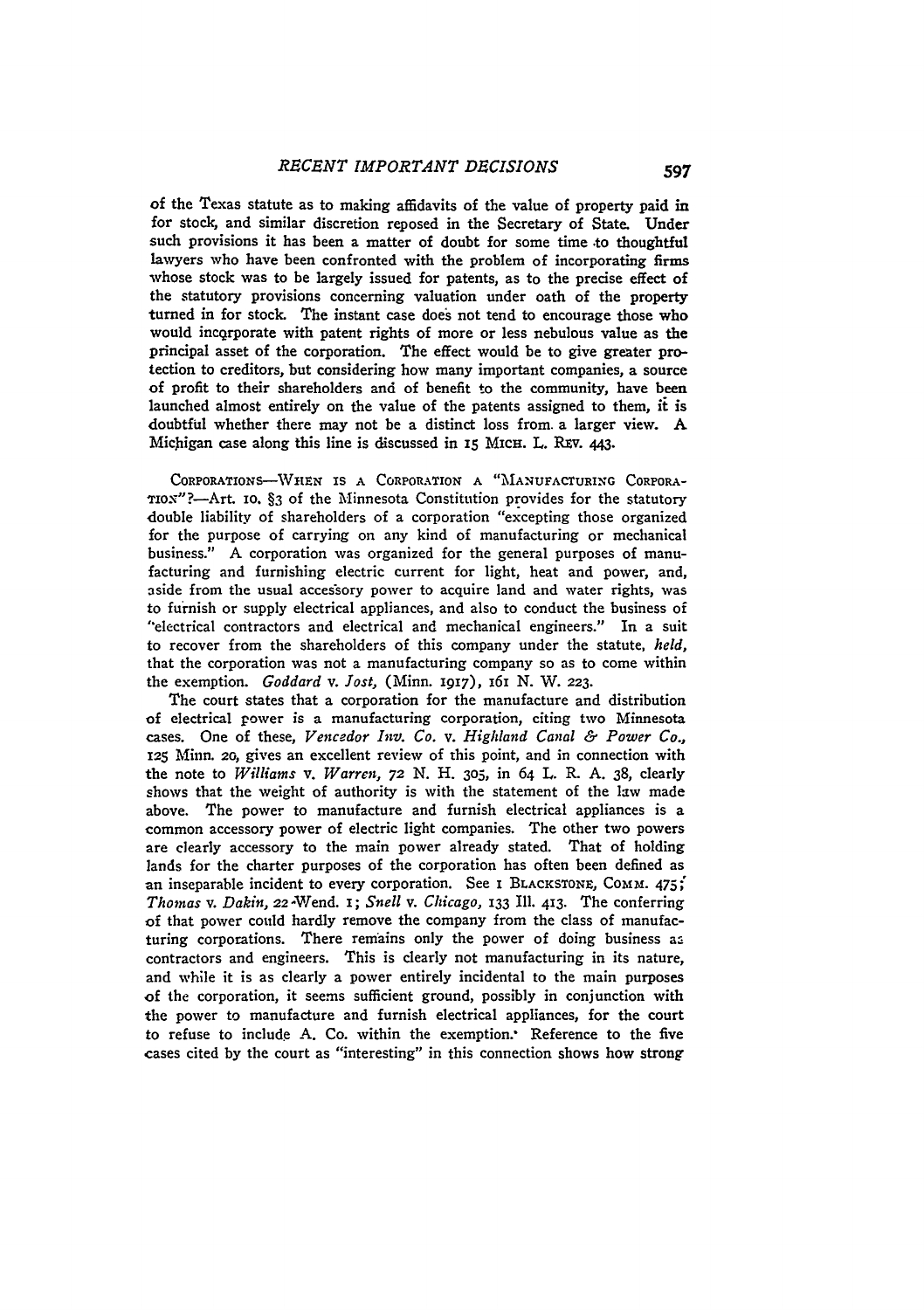is the policy of the Minnesota courts to prevent, if possible, the operation· of the exemption clause of the statute. Thus corporations manufacturing, packing and selling daiiy products; in general laundry business; allowed to manufacture, sell, use and lease machinery; allowed to manufacture and deal in azotine, etc.; and manufacturing, purchasing and repairing plows and agricultural machinery were all held not to be manufacturing corporations so as to entitle their shareholders to the exemption of the Constitution. We assume, with some little hesitation, that a corporation empowered to *manufacture,* but in no way authorized to *dispose of* its product would be within the terms of the exemption as defined by the Minnesota courts.

DIVORCE-DOMICILE AND ESTOPPEL.-Defendant had been deserted by her husband in New York; plaintiff persuaded her to go to Nevada, establish a domicile there, and get a divorce; which she did, receiving financial aid from plaintiff. Plaintiff and defendant were then married. Plaintiff now seeks to have the marriage annulled on the ground that the divorce in Nevada was void because defendant's first husband was not a resident of Nevada, had not been personally served, and did not appear. *Helay* that the Nevada decree might be recognized in New York under interstate comity and that the plaintiff could not question a decree which he himself was instrumental in obtaining. *Kaufman* v. *Kaufman,* (1917), 163 N. Y. Supp. 566.

The New York courts have been little disposed to recognize divorce decrees granted in other states against residents of New York who were not personally served and who did not appear. In *O'Dea* v. *O'Dea*, IOI N. Y. *23,* the wife deserted the husband, who moved to Ohio and secured a divorce from her. She married again and her second husband successfully sued for annullment on the ground that the Ohio divorce· was not entitled to recognition in New York. The United States Supreme Court reached a different conclusion in *Atherton v. Atherton*, 181 U. S. 155, where the divorce was granted by a court in the matrimonial domicile. Since the *Atherton* case two· New York cases, *Nor!h* v. *North,* 93 N. Y. Supp. 512, and *Post* v. *Post,* 133 N. Y. Supp. 1057, (affirmed 210 N. Y. 607), have followed the *Atherton* case. In *Post* v. *Post* the court said that where the wife deserted the husband and moved to another state the decision of the court of the state where the husband remained was conclusive as to the justification of her leaving and would be entitled to full faith and credit, but where the husband moved to another state leaving the wife, the decision of the court where the husband goes is not conclusive, thus distinguishing *Atherton* v. *Atherton,* supra, and *Haddock*  v. *Haddock,* 201 U. S. 562. See *P.erkins* v. *Perkins,* (Mass), II3 N. E. 841, 15 Mich. L. Rev. 269, following *Haddock* v. *Haddock*. But a different situation is raised when the wife has gone to another state and secured a divorce, her husband having deserted her. It is universally held that under such circumstances she may secure a separate domicile. *Harding* v. *Alden, 9* Greenl. (Me.) 140; *Buckley* v. *Buckley,* 50 Wash. 213; *Wacker* v. *Wacker,* 139 N. Y. Supp. 78. But a decree so obtained by her in another state has not been recognized in New York, provided the husband is a resident of New York. *People* v. *Baker,* 76 N. Y. 78. The court in the principal case held it did not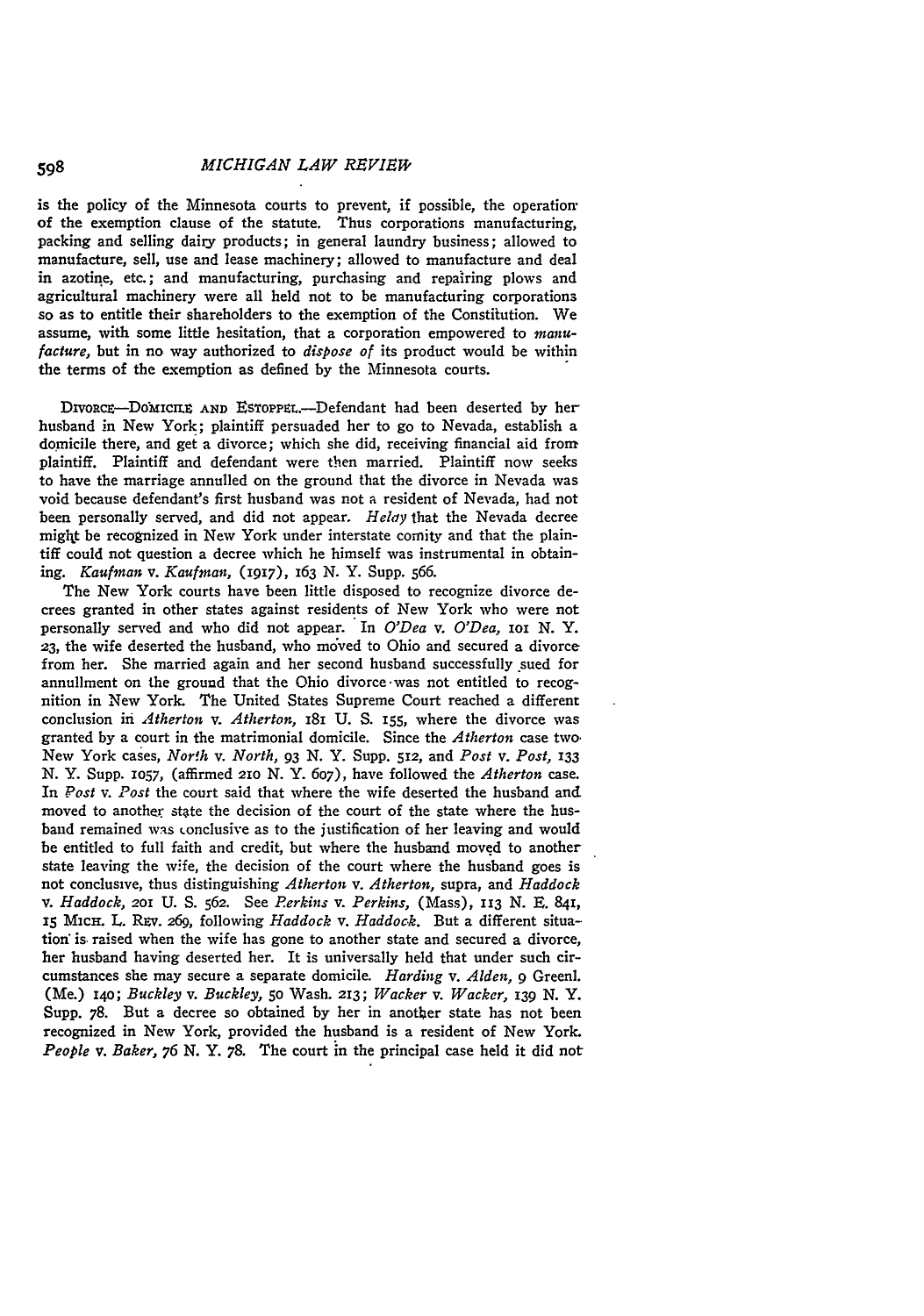appear clearly that the husband was a resident of New York, and so the policy of New York did not forbid the recognition of the Nevada decree; and even if it did so appear, still the plaintiff was estopped to deny the validity of defendant's divorce. The holdings of the New York court in regard to recognizing a foreign divorce decree have placed it in a puzzling situation sometimes. In *Re Swale's Estate,* 70 N. Y. Supp. 220, the wife went to Illinois, got a divorca from her husband, came back to New York, married again and upon her first husband's death sued to get administration of his estate. Her second marriage was invalid by the laws of New York; yet it would be inconsistent to allow her, being the wife of another, to secure administration of her first husband's estate. The New York court solved the difficulty by holding that the wife, having secured the decree in Illinois, was afterwards estopped to deny its validity. For other cases arising under like circumstances see *In Re Fe)•h's Estate,* 5 N. Y. Supp. *go, Berry* v. *Berry,*  II4 N. Y. Supp. 497, *Starbuck* v. *Starbieck,* 173 N. Y. 503. The instant case goes a step further in holding that the plaintiff, who aided the wife in securing the decree, will also be estopped to deny its validity. · See also *Kinnier*  v. *Ki1111ier,* 45 N. Y. 535.

DIVORCE—INDIANS.—Plaintiff's mother was a Sioux Indian who had been abandoned by her husband Alexis, a half-breed, about four years before plaintiff's birth. Plaintiff claimed certain land as heir of Alexis upon the ground that there had been no valid divorce between Alexis and his mother. Alexis could read and write, and looked and dressed like a white man, but was recognized as a member of the Sioux tribe and followed tribal customs when · he "bought" and married plaintiff's mother; under the same customs, his later abandonment of her amounted to a valid divorce. *Held,* that a divorce by abandonment according to Indian customs, when the tribe is still treated by the Federal government as a distinct community, will be recognized by state courts. *La Framboise v. Day*, (Minn. 1917) 161 N. W. 529.

The Indian custom in regard to marriage consisted simply in living together as husband and wife; divorce was an agreement. to part, or abandonment by one party of the other. *Earl* v. *Godley,* 42 Minn. 361. One case says there must be express words uttered in the present tense disclosing a meeting of minds in order to constitute an Indian marriage. *Henry* v. *Taylor,*  16 S. D. 424 But most authorities do not require that the elements of a common !aw marriage be· present. The question is simple when the marriage or divorce takes place in Indian territory and both parties are Indians; it is held uniformly in such cases that the marriage or divorce is valid. *Buck* v. *Branson,* 34 Okl. 8o7; *Wall* v. *Williamson,* 8 Ala. 48; *Earl* v. *Godley,*  supra. The principal case holds that a marriage and divorce between a halfbreed and Indian woman will be recognized although the half-breed acted and appeared like a white man and did not live on a reservation; the important fact was that he was recognized as a member of the tribe. In *Cyr* v. *Walker,* 29 Okl.-281, a white man \vho had been adopted by the Pottawatomie Indians married a white wife in Illinois, and after moving with her to an Indian reservation, abandoned her. It was held to constitute a divorcr.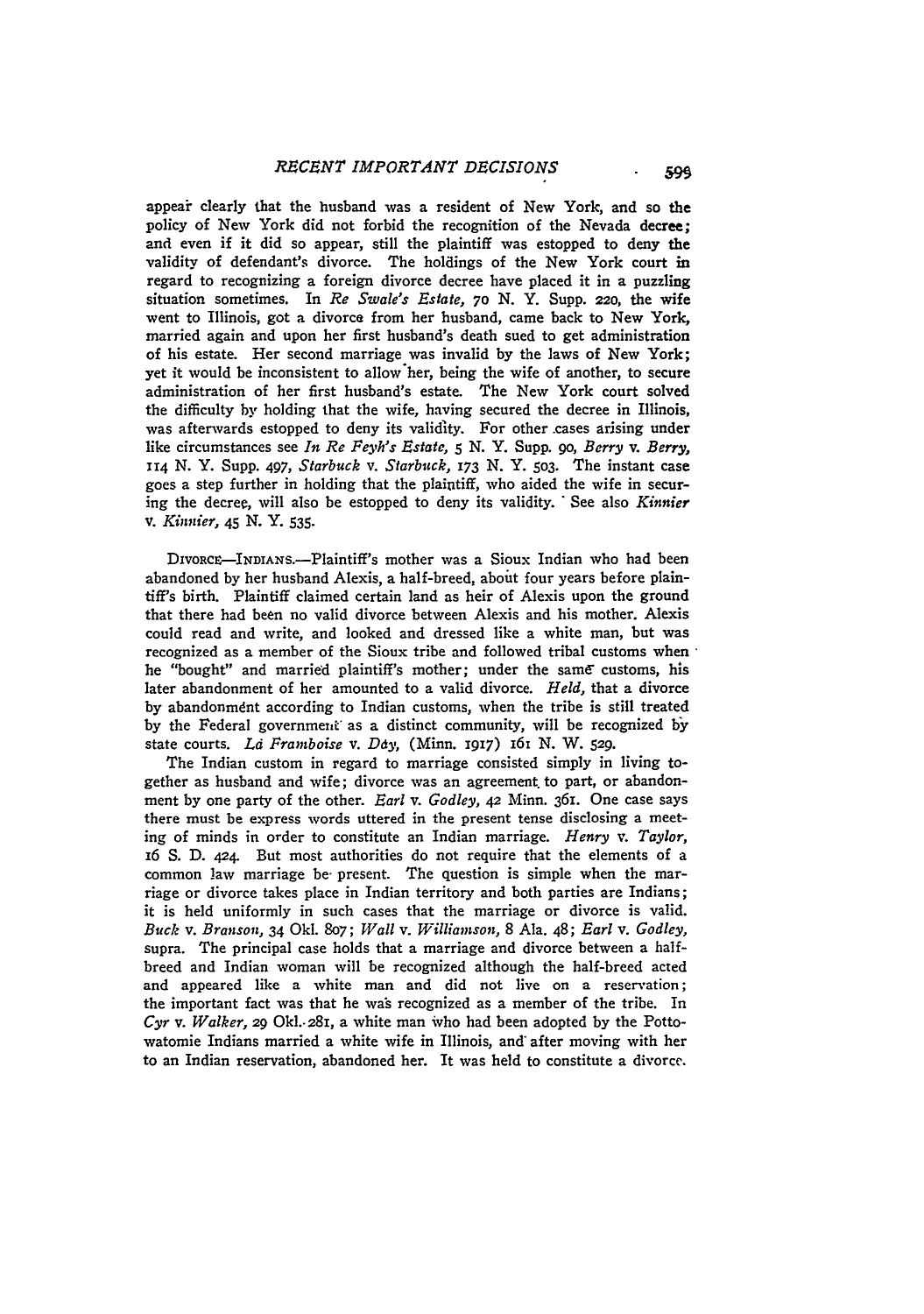The court in the principal case disapproves of this case as going too far, and the trend of *Wells* v. *Thompson,* 13 Ala. *793,* is also contrary. Where a white man lives upon an Indian reservation and takes an Indian, woman and later abandons her, the proceeding has been upheld as marriage and divorce in several cases. *Johnson* v. *Johnson,* 30 Mo. *72; Boyer* v. *Dively,* 58 Mo. 510; *La Riviere* v. *La Riviere, 77* Mo. 512. Such a marriage without a later divorce was recognized in *Bank* v. *Sharpe,* 12 Tex. Civ. App. 223, and *Morgan* v. *McGhee, 5* Humph. (Tenn.) 13. *In Re Wilbur's Estate,* 8 Wash. 35, was attempted to be distinguished from these cases on the ground that a prohibitory state statute applied within the reservation. If both parties are Indians and move out of the reservation into a state proper and then attempt to dissolve the marriage relation by abandonment, the divorce will not be upheld. *Connolly v. Woolrich*, II Lower Can. Jur. 197. If they remain after land has been allotted and state statutes have been applied a divorce according to Indian custom will not be recognized. *Moore* v. *N ah-con-be, 72* Kan. 16g. Contra *Kalyton* v. *Kalyton,* 45 Ore. u6.

HUSBAND AND WIFE-CONTRACT FOR SERVICES RENDERED HUSBAND.-The husband had hired the plaintiff, his wife, to assist him in his work as a detective agreeing to pay her what her services were reasonably worth. The statute provided that a married woman might contract with reference to her property in the same manner and to the same extent as a married man and that she should be entitled to her earnings. She sued to recover ·from her husband's estate the value of her services to him. *Held,* that a married woman under an express contract with her husband may recover for extra or unusual services rendered him. *In Re Cormick's Estate,* (Neb. 1916) 16o N. W. *g89.* 

The authorities are in considerable conflict upon the point raised in the instant case. Under most Married Women's Statutes the wife is entitled to her earnings in her separate business or when she is in the employ of a third person. *Carse* v. *Reticker, 95* Ia. 25; *Peterson* v. *Mulford,* 36 N. J. L. 481. All the authorities agree to the invalidity of a contract by a married woman to render services about the household, which she is duty bound to do. *Michigan Trust Co.* v. *Chapin,* lo6 Mich. 38.1, 58 Am. St. Rep. 490 and note. But if the wife has good cause for divorce and, in consideration of money to be paid her for continuing her household duties, drops a divorce suit, the contract will be enforced. *Phillips* v. *Meyers,* 82 Ill. 67. The New York decisions are contrary·:to the principal case. In *Blaechinska* v. *Mission and Home,* 130 N. Y. *497,* the plaintiff, a married woman, was employed as a seamstress by her husband. She was injured through the negligence of the defendant and sued for the value of her services, which she could no longer perform. The New York Statute then provided that a married woman should be entitled to her earnings, but the court held she could not recover. In *Coleman* v. *Burr, 93* N. Y. 17, the wife agreed with her husband to care for his mother for \$5 a week, and did so for eight years. The husband conveyed to her a tract of land in payment, and the deed was set aside as a fraud upon creditors. See also Matter of Callister, 153 N. Y. 294. Even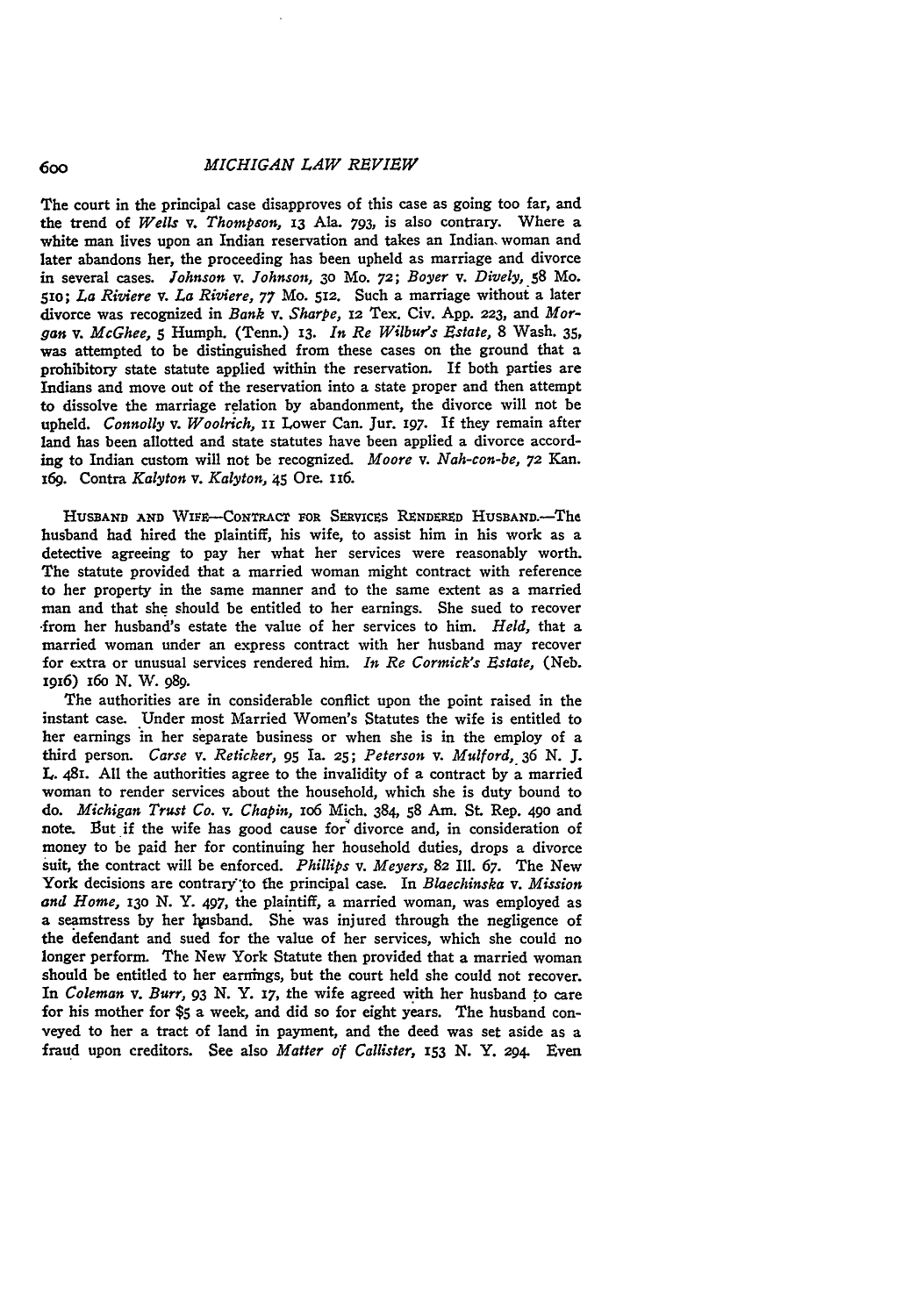under the latest New. York Statute, which provides that a married woman may make all contracts in regard to her property which an unmarried woman may make, and with any person, including her husband, the court held that she could not contract with him for her services even in an extraordinary or unusual employment. *In Re Kaufmann,* I04 Fed. 768. In New Jersey the statute provided that a married woman might bind herself by contract with any person in the same manner as if she were unmarried; it was held not to apply to a contract to act as saleswoman of a partnership of which her husband was 'a member. *Turner* v. *Davenport,* 61 N. J. Eq. 18. Contra Powers v. Fletcher, 84 Ind. 154. The Indian statute provides that all the legal disabilities of a married woman are abolished except as otherwise provided; the court said that as it was not expressly provided that she might not contract with her husband to serve him, she might do so. *Roche* v. *Union Trust Co.,* 52 N. E. 612 (Ind.) holds that a woman who clerked in a store for her husband under an express agreement might recover from the trustee for the benefit of creditors. The case of *Nuding* & *Schlouch* v. *Ulrich,* 169 Pa. St. 289, holds that the wife might recover compensation under an express agreement to cook in her husband's restaurant. The statute in that case is similar to those in New York and New Jersey.

INJUNCTION-RIGHT OF A M£MB£R OF TRAD£ UNION TO ENJOIN A WRONG-FUI. EXPULSION.-Plaintiff, a member of the defendant union, was fined for an offense against the union; the fine was not, however, imposed in the manner required by the constitution of the union. Plaintiff was suspended for non-payment of the fine, whereupon he appealed to the judicial board of the union, which informed him that according to the constitution he must pay his fine before the appeal would be heard; he brings an action for an injunction to prevent defendant union and its officers from refusing to treat him as a member and from refusing to accord to him the benefits incident to membership. *Held,* the injunction should be granted. *Holmes, et al.* v. *Brown*  (Ga. 1917) 91 S. E. 4o8.

In this case equity grants an injunction to protect a property right, i. e., the plaintiff's interest in the beneficiary and mortuary funds of the association. While equity will not usually prevent the expulsion of a person from a purely social association, (Wellenvoss v. Grand Lodge, 103 Ky. 415, 45 S. W. 36o; *O'Brien* v. *Musical M. P.* & *B. U11io11,* 64 N. J. Eq. 525, 54 Atl. 150), it will prevent an expulsion when the complainant would be deprived of a ,property right thereby. *Mesisco* v. *Giuliano,* 190 Mass. 352, *76*  N. E. *907, Evans* v. *Philadelphia Club,* 50 Pa. St. 107. But it is well settled that the plaintiff must first exhaust his- remedy within the association. *Engel*  v. *Walsh,* 258 Ill. g8, IOI N. E. 222; *Oliver* v. *Hopkins,* 144 Mass. 175, IO N. E. 776; *Harris* v. *Detroit Typographical Union,* 144 Mich. 422, lo8 N. W. 362. Some cases hold that a person is bound by the constitution regardless of the justice of the same, on the theory that the constitution and,rules of an association constitute a contract between the members, and while the provision might be invalid as a by-law passed without his assent, he is bound because he has agreed to it. *Levy* v. *Magnolia Lodge,* uo Cal. *297,* 42 Pac.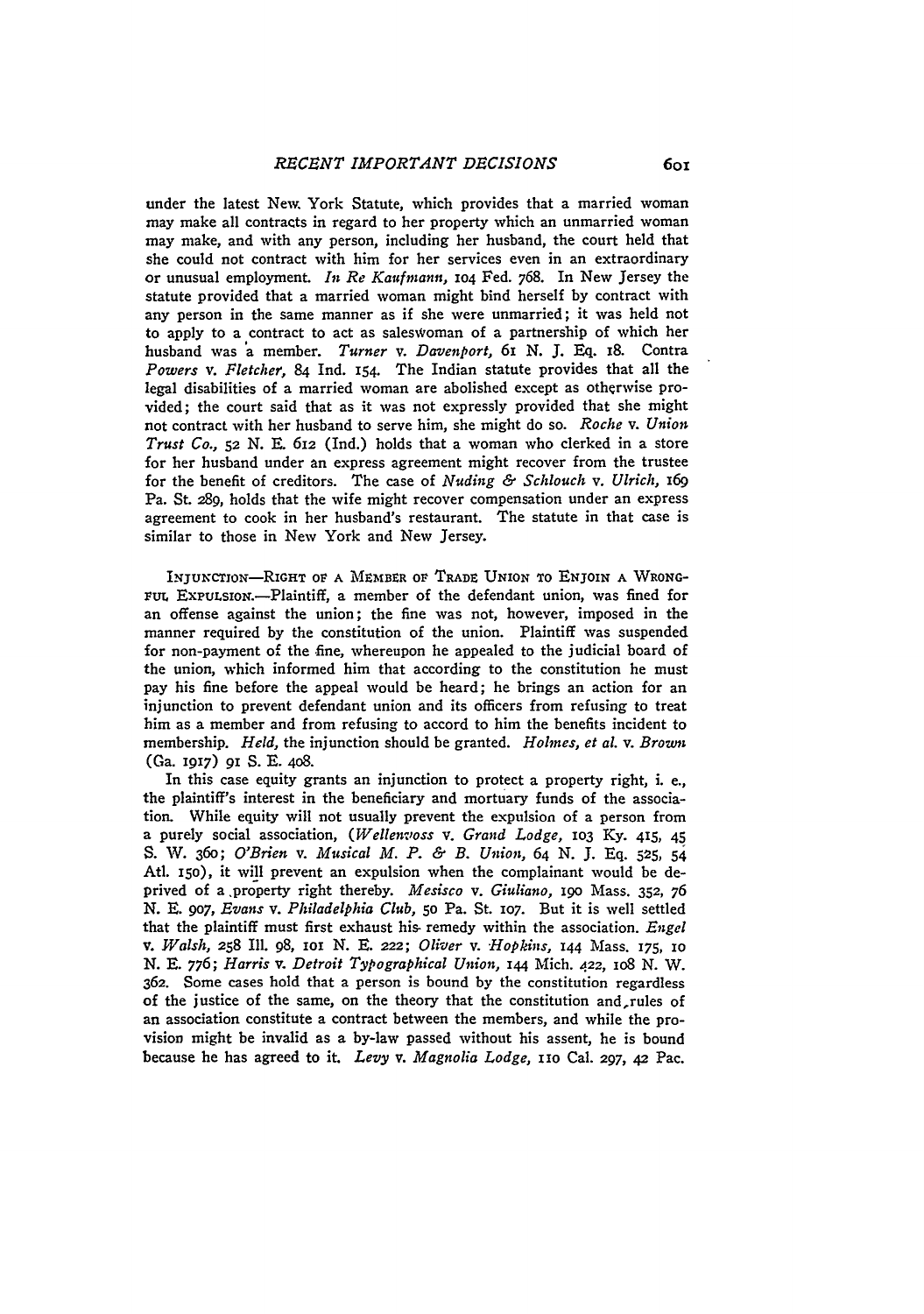887; *Lawson* v. *Hewel,* u8 Cal. 613, 50 Pac. *763.* According to this "contract" theory a person could be expelled by a proceeding which failed to give any notice or even be bound by an agreement not to question the decision of the board by resorting to the courts. A better view seems to be the one evidently taken" by the court in the principal case, that equity will grant relief against rules contrary to natural justice. *People* v. *Uptown Assoc.,*  9 App. Div. 191, *Williamson v. Rundolph*, 48 Misc. 96. Whether this particular rule is contrary to natural justice or not, is a debatable question-the court assumes that it is, without discussion. Surely, however, there may be instances when a party should not be bound by unjust provisions in the constitution, which he has probably never read and which was never intended'. as a contract.

MARRIAGE-ANNULMENT.-Suit to annul a marriage on the ground that *it*  was induced by the concealment of defendant that she was an incurableepileptic. No children were born of the marriage. *Held,* that the marriage should be annulled. *McGill v. McGill*, (1917) 164 N. Y. Supp. -

The English courts which have jurisdiction over this subject have followed closely the decrees of the ecclesiastical courts which they succeeded, and will annul a marriage only when there is fraud in the factum, or that sort of fraud which produces an appearance without a reality of consent. *Moss* v. *Moss,* L. R (1897) Prob. & Div. *263.* The American courts, led by those of New York, have departed in varying degrees from this restricted view. *Reynolds* v. *Reynolds,* 3 Allen 6o5; *Ryder* v. *Ryder,* 66 Vt. 158. The statute of New York, (§1730 Cope CIV. Proc.) which authorizes the annulment of marriage for fraud, is in terms merely declaratory of the common law, and does not affect the question. The decisions in that jurisdiction have resulted from a greater liberality of view on the part of the courts, and not from legislation. Facts practically identical with those here given have been held to furnish insufficient grounds of annulment. *Lewis* v. *Lewis,* 44 Minn. 124, 45 N. W. 323; *Lyon* v. *Lyon, 230* Ill. 366, and to the same effect is the· recent case of *Allen* v. *Allen,* 85 N. J. Eq. 55, 95 Atl. 363, in which there was. concealment of hereditary insanity. But in the latter jurisdiction, as in all others where the question has arisen, a venereal disease has resulted in annulment. *Crane* v. *Crane,* 62 N: J. Eq: 21, 49 Atl. 734; *Smith* v. *Smith,*  171 Mass. 404, 50 N. E. 933. Why many of these courts give relief in some cases, and deny it in others where the fraud of the defendant is equally plain and the danger to succeeding generations probably greater, is not apparent. *Sobol v. Sobol,* 150 N. Y. Supp. 248, in which annulment was granted because the husband was shown to have tuberculosis, furnishes a proper stepping-stone to the instant decision. Both promote the best interests of society and work no injustice to the defendant. See 13 MICH. L. REV. 426, and 13 HARV. L. REV. 110.

· PLEADING-EXHIBITS AS PART OF COMPLAINT DEMURRED To.-An action was brought against certain copartners and their bondsman, a corporation. The complaint failed to allege that the defendant bondsman was a corporation, but a copy of the bond sued on was attached to the complaint and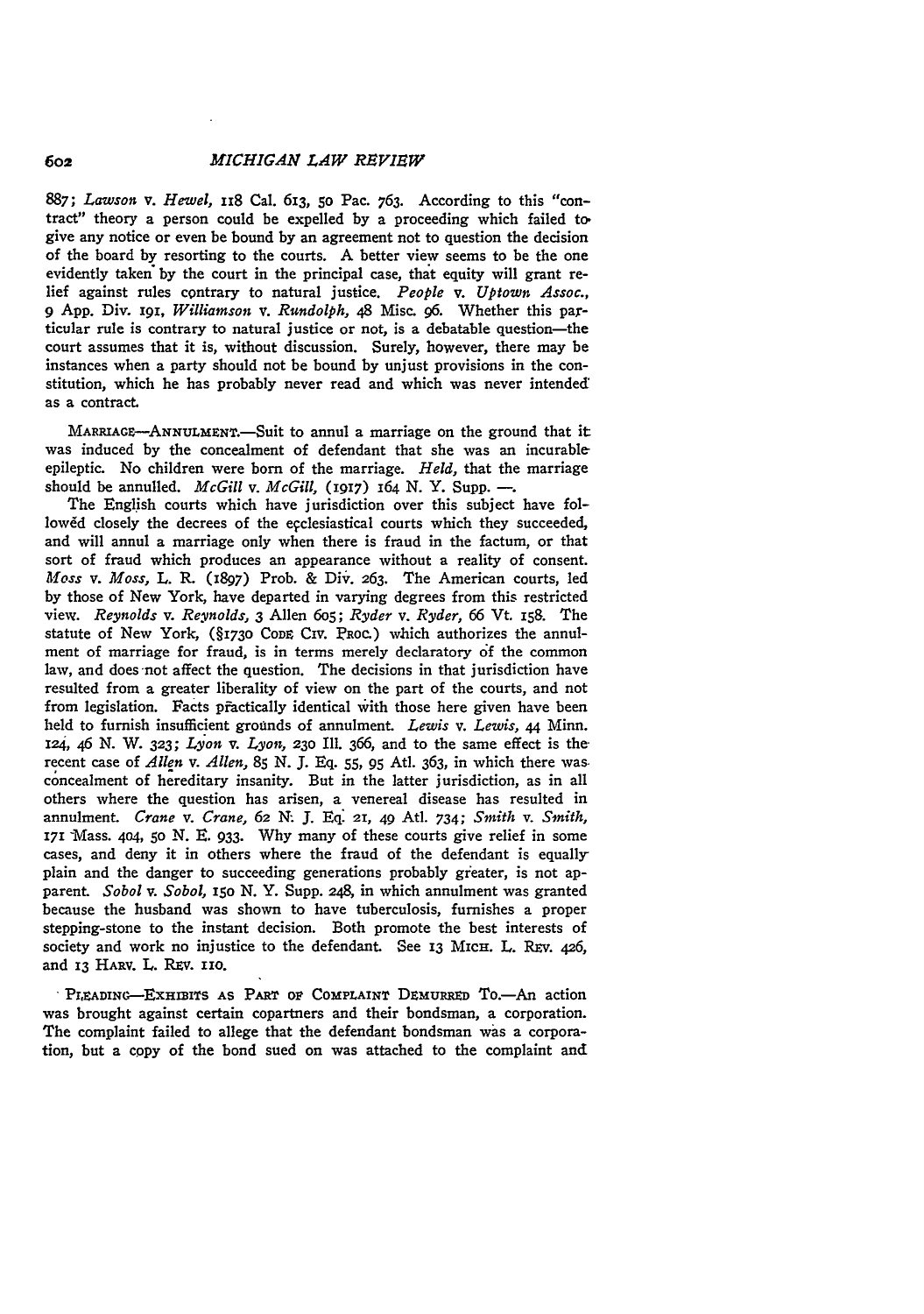showed the incorporation of defendant. A demurrer to the complaint, based on the failure to allege incorporation, was overruled. *Held,* that the attached bond was such a part of the complaint that it was sufficient on demurrer. *Sogn* v. *Koetzle, et al.,* (S. D. 1916) 160 N. W. 520.

Pleading by way of exhibits, although known to the old equity practice, was not known at common law. The authorities are not uniform in their holdings as to whether an instrument of writing annexed to the complaint, and alleged to be a part therepf, can be considered in determining the sufficiency of the allegations of the complaint when a demurrer is interposed. 6 ENc. Pr.. & PR. *299.* The weight of authority probably supports the rule that in the absence of a statute the annexing and filing of papers as exhibits to a pleading does not make them a· part thereof. *Stratton* v. *Henderson, 26* Ill. 6g; *Hadwen* v. *Home Mut. Ins. Co.,* 13 Mo. 473; *Larimore* v. *Wells, 29* Oh. St. 13; *Aultman* v. *Siglinger,* 2 S. D. 442. It naturally follows that they cannot be referred to for the purpose of remedying the omission of a material allegation or curing a fatal defect. *Hickey Co.* v. *Fugate,* 143 Mo. ·71; *Burkett* v. *Grifiitlz,* 90 Cal. 532; *Wy1111e* v. *State Nat. Bank,* 82 Tex. 378; *Cave* v. *Gill, 59* S. C. 256. However, the court deciding the principal case repudiated the doctrine set forth above, and, referring to *Aultman v. Siglinger*, cited supra, stated that its decision had long been disaffirmed in South Dakota and other states. The decision ·of the case under consideration is supported by authorities. Stephens v. American Fire Ins. Co., 14 Utah 265; Hudson v. Scottish Union & Nat. Ins. Co., 110 Ky. 722; Pefley v. Johnson, 30 Neb. 529. It should be noted that in spite of the conflict as to the value of an exhibit attached to a pleading demurred to, the courts quite generally agree that. exhibits may be looked to for definiteness and certainty of material allegations. 8 ENC. PL. & PR. 741.

PROCESS-EXEMPTION OF WITNESS IN REPRESENTATIVE CAPACITY. - The managing agent of the defendant corporation was served in X County with summons, directed against the corporation, while passing through said county to attend court as a witness in Y County. The defendant was a domestic corporation located and doing business in Y County and its only representative in X County when the summons in question was served was the above mentioned agent. The plea attacking the jurisdiction was overruled, an exception to the ruling was reserved, and, after a trial on the merits, judgment was given for the plaintiff. *Held*, that the plea to the jurisdiction should have been sustained. *Commonwealth Cotton Oil Co. v. Hudson*, (Okla. 1916) 161 Pac. 535.

The legislature of Oklahoma has provided that "a witness shall not be liable to be sued in a county in which he does not reside, by being served: with a summons in such county, while going, returning, or attending in obedience to a subpoena." REVISED LAWS 1910, 35064. In applying that statute to the facts of the case under consideration two important questions are presented,  $(i)$  does the exemption apply to the witness in his representative capacity? and (2) does the exemption exist outside of the jurisdiction of the court whose subpoena the witness is obeying? On a similar state of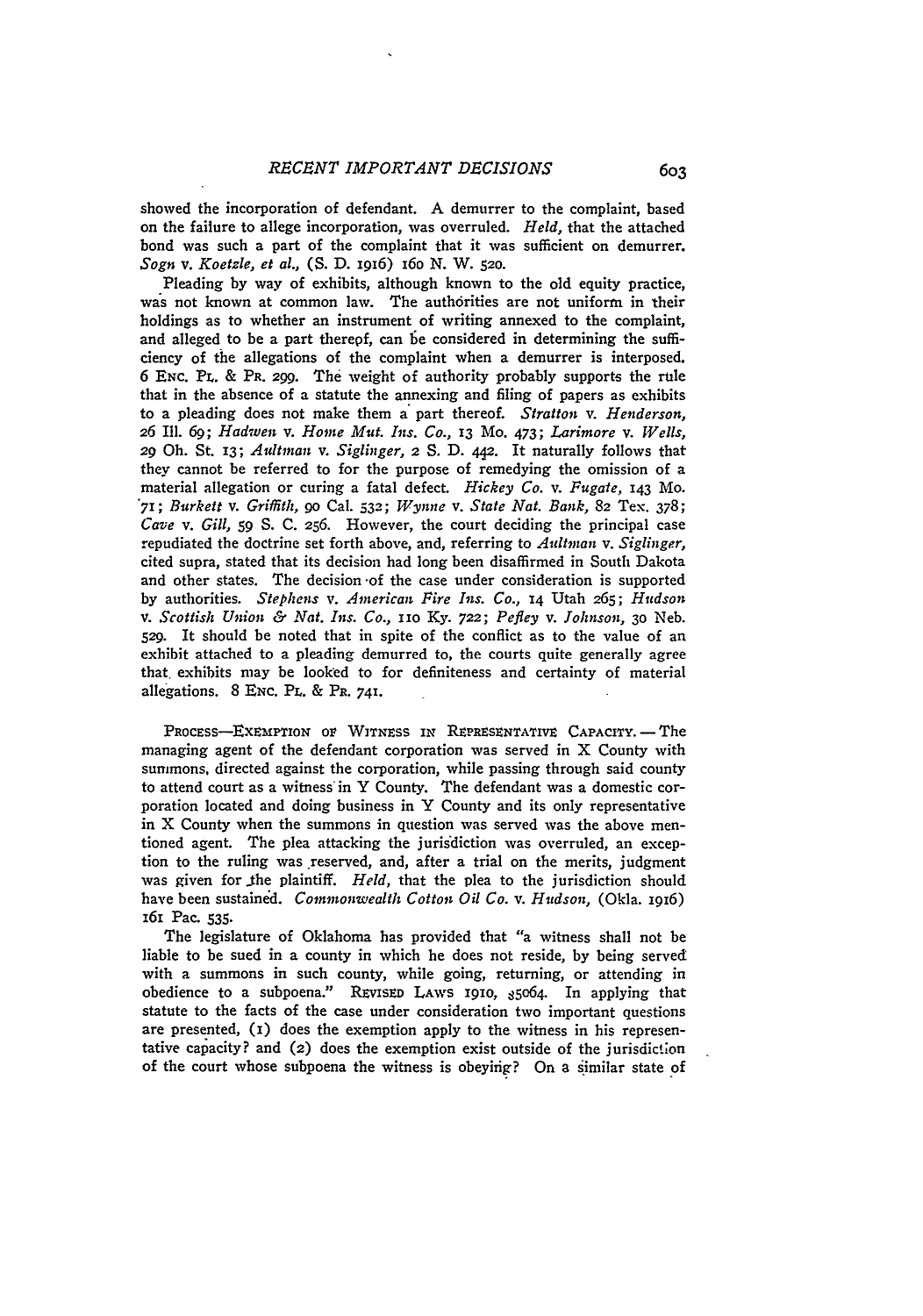facts it has been held that the witness is exempt only in his personal capacity. *Currie Fertilizer Co.* v. *Krish,* (Ky.) 74 S. W. 268; *Linn* v. *Hagan,* I2I Ky. 627, 87 S. W. IIOI; *Breon* v. *Miller Lumber Co.,* (S. C.) 6s S. E. 2I4. 24 L. R. A. N. S. 276. However, the weight of authority apparently supports the holding in the principal case that the exemption applies to a witness in both his personal and representative capacities. *Sewannee Coal, Coke* & *Land Co.* v. *Williams,* I20 Tenn. *339,* I07 S. W. g68; *Mulhearn* v. *Press Pub. Co., <sup>53</sup>*N. J. Law IS3, 2I At!. I86, II L. R. A. IOI. See also 32 CYc. 493 and  $24$  L. R. A. N. S., note. On the second point, there appear to be only two reported cases which have held that a suitor or witness is not exempt from service while in an intermediate state en route to or from a trial. *Holyoke Coal, Coke* & *Land Co.* v. *Ambden, SS* Fed. *S93,* 2I L. R A. 3I9; *Cronk* v. *Wheaton*, 15 Pa. Dist. Rep. 721. On the other hand, the doctrine that such persons are exempt from service when in an intermediate state is supported by the decision of one case and the dictum of another. *Lof ge* v. *Lowes,* I3I Tenn. 626, I76 S. W. 106, L. R A. I9I6A 734; *Barber* v. *Knowles, 77* Oh. St. 81, 82 N. E. 1065, 14 L. R. A. N. S. 663, 11 Ann. Cas. 1144. Further, the rule of the principal case as applied to intermediate counties is supported by authority. *Tyro11e Bank* v. *Doty, 2* Pa. Dist. Rep. ss8, I2 Pa. Co. Ct. 287; Hoffman v. *Judge of Circuit Ct.*, 113 Mich. 109, 71 N. W. 480, 38 L. R. A. 663, 67 Am. St. Rep. 4s8. Thus it seems that the interpretation of the Oklahoma statute, while very liberal and extensive in its application, is in accord with the better reason and authority. For a discussion of the question. as to whether this defect in service was waived by pleading to the merits after the plea to the jurisdiction was overruled, see the following note.

PROCESS-WAIVER OF DEFECT IN SERVICE BY PLEADING TO MERITS.-The defendant corporation, after excepting to the order of the court overruling its plea to the jurisdiction, went to trial on the merits. Judgment was rendered for the plaintiff and an appeal taken. *Held,* that the defendant did not waive the jurisdictional objection by contesting the case on the merits. *Commonwealth Cotton Oil Co. v. Hudson, (Okla. 1916) 161 Pac. 535.* 

The decisions of the various courts of the United States are in hopeless conflict on the question of waiver raised in the principal case. 16 L. R. A. . N. S. I77, note; L. R. A. IgI6E Io82, note. For a full discussion of the -question, see "PRESERVING A SPECIAL· APPEARANCE," *9* MICH. L. Rsv. *3g6.*  While it may seem incongruous to maintain that one can contest a cause on its merits and still not waive objections to the jurisdiction, yet it may be answered that it is hardly fair for a defendant to be deprived of the benefit of jurisdictional defects when he, in court under protest, defends himself under compulsion rather than suffer judgment by default. This is the reasoning on which the decision in the principal case was based. For a discussion of the precise jurisdictional question involved in this case, see the pre ceding note.

WILLS-EXTRAORDINARY STOCK DIVIDEND AS RESIDUE. At the time of making her will, testatrix was the owner of 30 shares of stock in the Stand-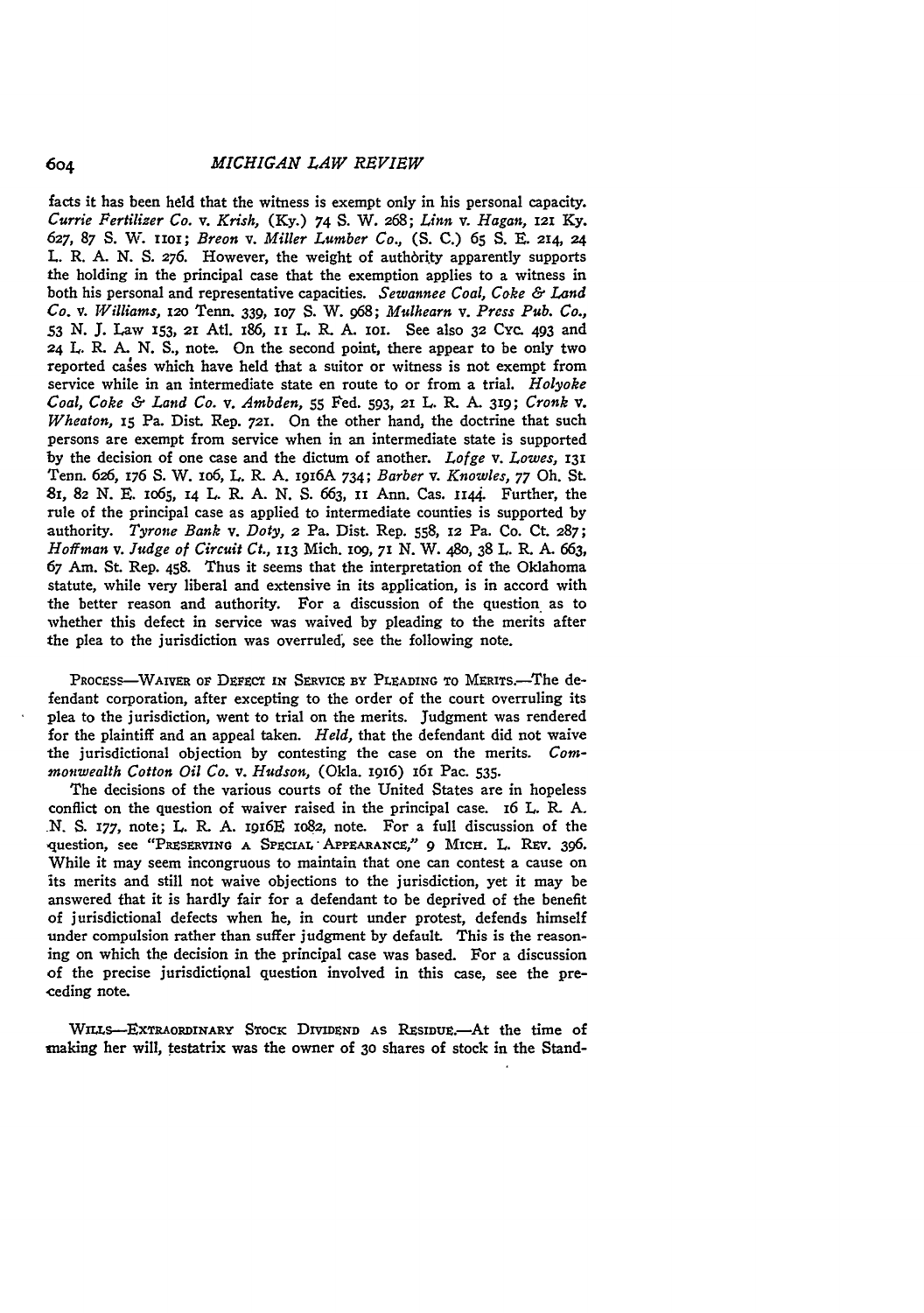ard Oil Company. Before her death this company, by virtue 01 a decree by the United States Supreme Court ordering its dissolution, distributed its holdings in subsidiary companies among its stockholders, and testatrix thereby became the owner of shares in *39* corporations, retaining at the same time the original 30 shares. The legatee of these shares claimed that this was a specific legacy which would be construed as of the time of the execution of the will, and that the shares in the subsidiary companies, which when the will was drawn were held 'by the parent corporation and gave the primary shares their value, were part of her legacy. *Held,* that the shares were in effect an extraordinary dividend, which, having been declared during the life of the testatrix, passed to the residuary legatee. *In re Brann* (N. Y 1917), II4 N. E. 404

The question whether a legacy is adeemed upon the reorganization of a corporation and the reissue of stock by it, has· not often been before the courts. See COOK, CORP., §3o6. In *Pope* v. *Hinkle3•, 209* Mass. 323, *95* N. E. 768, the question was discussed, but it appears from the facts that the actual exchange of shares was not made until after the death of testator, though the agreement to reorganize and the dissolution of the old corporation were effected during the testator's life. *In re Pierce,* 25 R. I. 34, 54 Atl. 588, where there was a consolidation of several corporations, and in addition to the new stock issued a small cash payment was made to "equalize values," comes to the same conclusion, that the legacy was not adeemed. In *Turner*  v. *Leeming,* [1912] I Ch. 828, during the life of testator a corporation was dissolved and reorganized, and a bequest of IO shares was held not to have been adeemed, for the "subject matter remained, though changed in form and number," and the legatee was entitled to the 40 shares of stock (equal in par value) issued by the reconstructed company. See also *Mallam* v. *Mc-Fie.* [.1912] I Ch. *29.* But compare *In re Slater,* [1907] I Ch. 665, where it was held that a legacy of stock to the value of £1075 was adeemed upon the merger of one corporation into a second, when testator received shares in the second corporation valued at  $\pounds$ 3700, upon the grounds that this was not a substitution but an "extinction or annihilation of the original property." *Brundage* v. *Brundage,* 6o N. Y. 544, is cited by the court as authority for the decision in the principal case. In that case the stock issued between the time of making the will and the death of the testator might more truly be said to have been a dividend, for it represented earnings spent for improvements; while in the principal case the distribution was of the assets of the parent corporation and part of the "essence of the original shares," which is evidenced by the fact that at the time of the death of the testator the value of the thirty shares had been diminished to the extent of one-third of their former value. The question whether a stock dividend is income to which the life-tenant is entitled, or is a part of the corpus which must be preserved for the remainderman, has frequently been the subject of litigation, which has resulted in a sharp conflict of authority. *Matter of Osborne, 209*  N. Y. 450, 103 N. E. 723; see note in 12 L. R. A. (N. S.) 768, to *Holbrook*  v. *Holbrook,* 74 N. H. 201, *66* At!. 124; CooK, CORP., §§552-56o.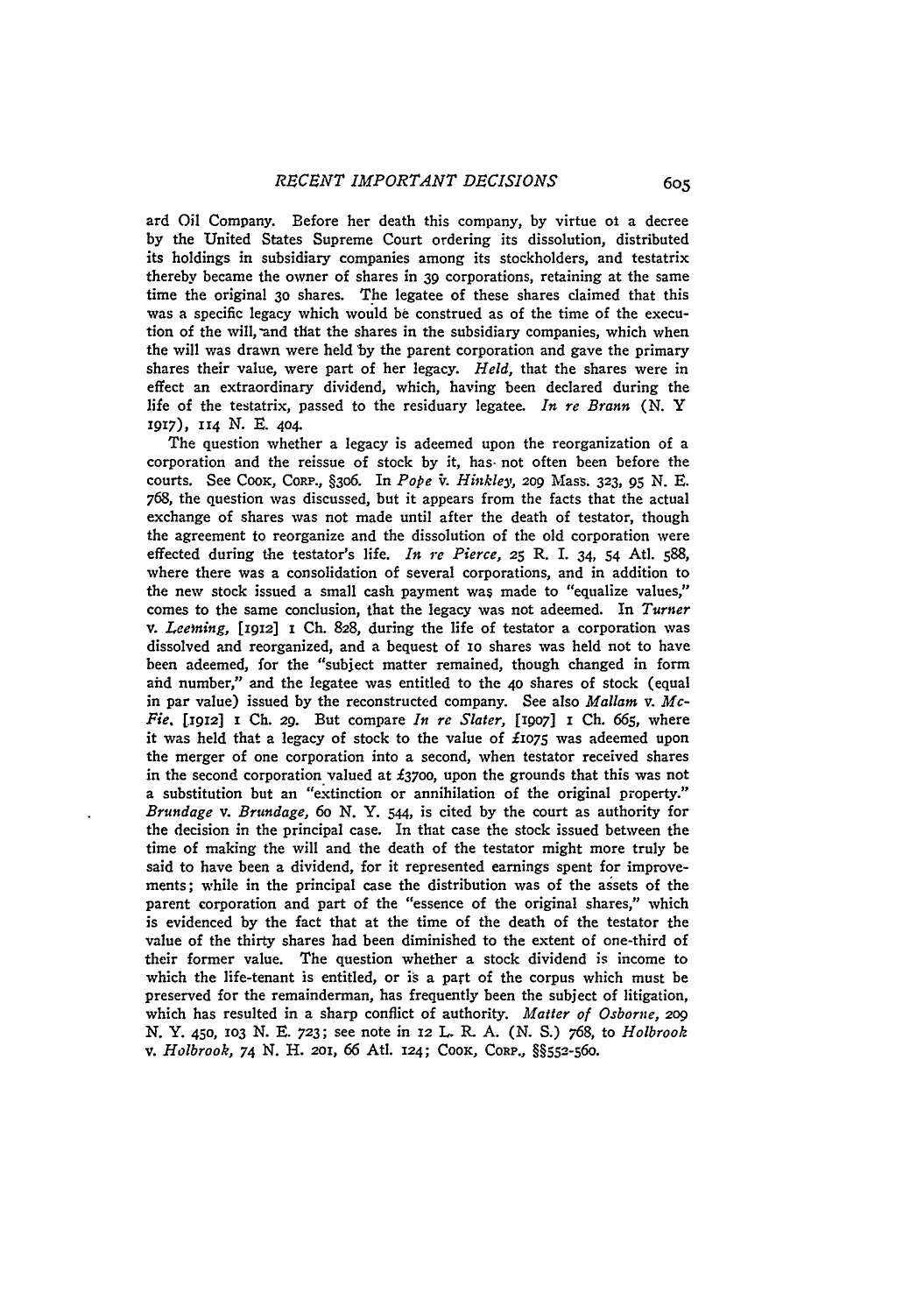WILLS-RETAINING SURPLUS INCOME FOR POSSIBLE FUTURE DEFICIENCY.-A one-sixth share of the residuary estate was left upon trusts to pay out of the income an annuity of £1000, to the wife of the testator, and "subject thereto to permit the same share to devolve under the provision for accruer" therein contained. The estate consisted largely of stocks and bonds, the income from which was ordinarily sufficient to provide for the annuity. But it was claimed by the widow that there was a possibility, on account of the war, of a dividend being passed, which would result in no funds to meet the annuity payment. The question presented was whether the trustees had the power to retain "the present surplus income to meet possible future deficiencies. *Held,* that the income should be used to satisfy the claims *oi* the annuitant to date, but beyond this it should be held according to the accruer declared by the will. *In Re Platt; Sykes v. Dawson*, [1917] I Ch. -; 86 L. J. Ch. 114.

The court in the instant case admits, and it is so held in this country, that where there has been a deficiency during certain years the annuitant is entitled to have the arrearages made up from the income during the subsequent years. *Rudolph's Appeal,* IO Pa. 34; *Re Chauncey,* II9 N. Y. *77,* 23 N. E. 448, *7* L. R. A. 361. In *Walters* v. *Steele,* 210 Pa. 219, 59 At!. 821, the annuitant claimed that the surplus of the fund from a judicial sale of lands to satisfy arrearage should remain in court to secure future payments, but the. court held that it was sufficient that the land was sold subject to this charge, while the surplus was awarded to the defendant in the execution. The reason given was "the impossibility of computing the amount of future arrears." In a suit asking for the distribution of surplus rent, it was urged on behalf of the annuitant that the surplus should be' retained as a fund out of which any· deficiency in the rents to pay the annuity in any year should be made good. It was declared by the court that such did not appear to be the intention of the testator, and a distribution was ordered. In re Pierce, 56 Wis. 560, 14 N. W. 588. The reason underlying the rule in this and the principal case seems to be the desire of the court to settle the estate as early as possible; to insure the payment of the annuity, but at the same time to postpone as little as possible the enjoyment of the corpus by the ultimate donee. *Harbin v. Masterman,* [1896] I Ch. 357; *Henderson's Estate, 228 Pa.* 405, 77 At!. 634.

WORKMEN'S COMPENSATION-ACCIDENT ARISING OUT OF EMPLOYMENT. Deceased was an agent of respondent, and found it necessary to visit respondent's London office; with respondent's knowledge and tacit consent he sailed for London on the Lusitania, which ship was sunk by a German submarine within the war zone, and deceased was killed. *Held*, this is an accident arising out of the employment, and respondent is liable. *Foley* v. *Home Rubber Co.,* (N. J. 1917) 99 Atl. 624.

The main contention of the respondent was that, as the attack was in violation of the law of nations, therefore the act was not within the contemplation of the respondent when deceased undertook the risk. But the court held it immaterial whether the ship was destroyed by lawful or un-